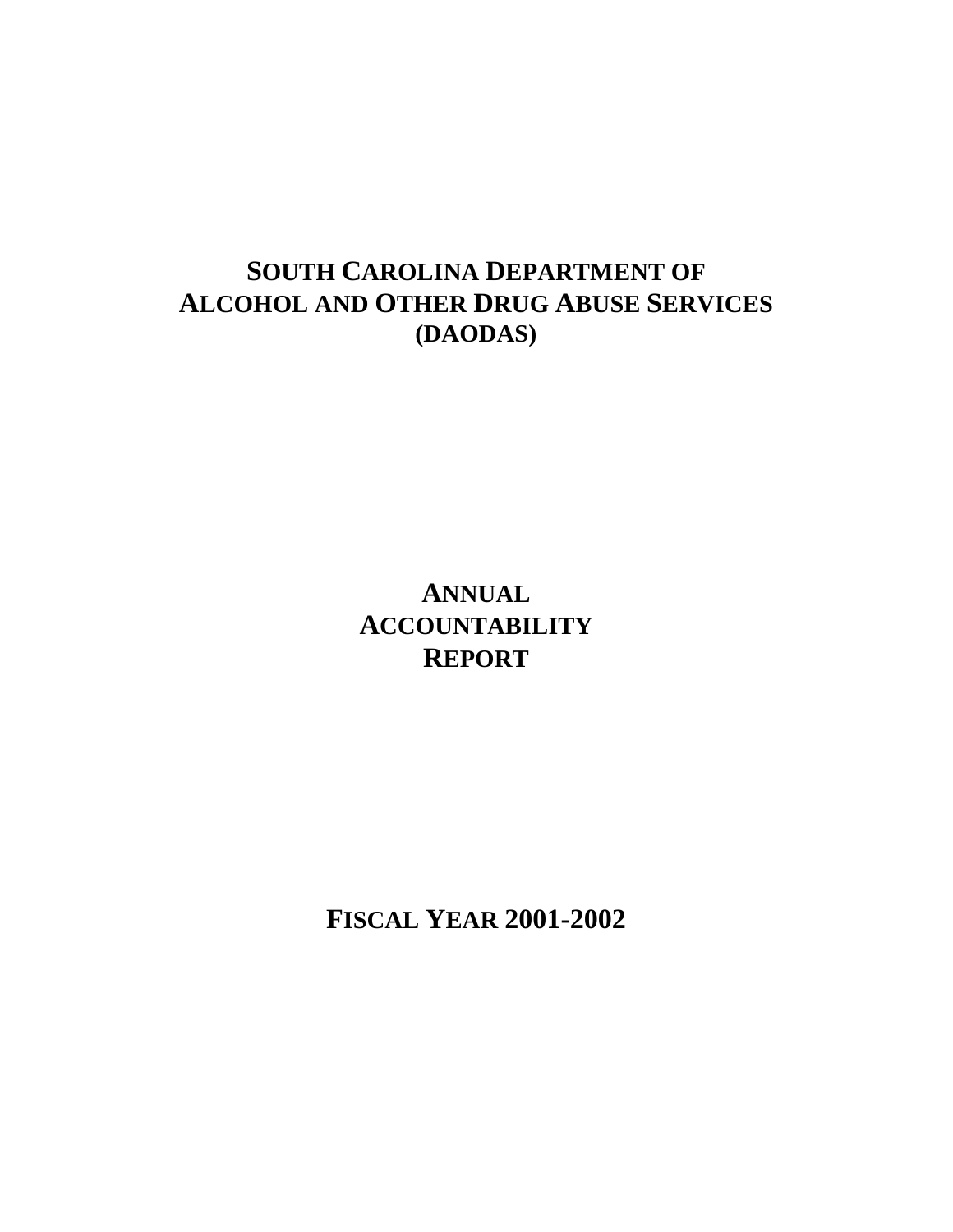## **Section One Executive Summary**

#### Introduction

The use of alcohol, tobacco and other drugs affects South Carolinians of all ages and from all walks of life. Problems resulting from these substances surface in our homes and schools, on our roads and highways, and in our workplaces and criminal justice system. As a result, the social cost to South Carolinians in direct and indirect costs is approximately \$2.5 billion per year.

Recognizing the need for direct services for the general public, as well as for specific high-risk groups, the South Carolina Department of Alcohol and Other Drug Abuse Services (DAODAS) offers a wide array of prevention, intervention and treatment services through a communitybased system of care. Although DAODAS subcontracts with 34 county alcohol and drug abuse authorities to provide the majority of direct services to citizens in all 46 counties of the state, the department also provides direct services for incarcerated youth, coordinates services for incarcerated youth when they are released back into the community, and coordinates direct services for the population of recovering healthcare professionals. Since the county alcohol and drug abuse authorities were created in 1973, they have provided intervention and treatment services to more than one million South Carolinians and touched the lives of millions of additional individuals and families through the many prevention activities coordinated and provided by this system.

DAODAS estimates that approximately 200,553 individuals in South Carolina are suffering from substance abuse problems that require immediate intervention and treatment. With a problem of this magnitude, the department must continue to ensure that individuals and families find the help they need through the vital services offered by DAODAS and the statewide system of county alcohol and drug abuse authorities (local provider network). During fiscal year 2002 (FY02), DAODAS and its provider network met this need for 52,682 South Carolinians.



*Figure 1. (Source: DAODAS Division of Administrative Services, Office of Management Information and Research; FY02 Unique Unduplicated Clients, DCSL Based, Special Demographics – Numbers based on definitions as included in the Diagnostic and Statistical Manual of Mental Disorders, Fourth Edition [(DSM-IV].)*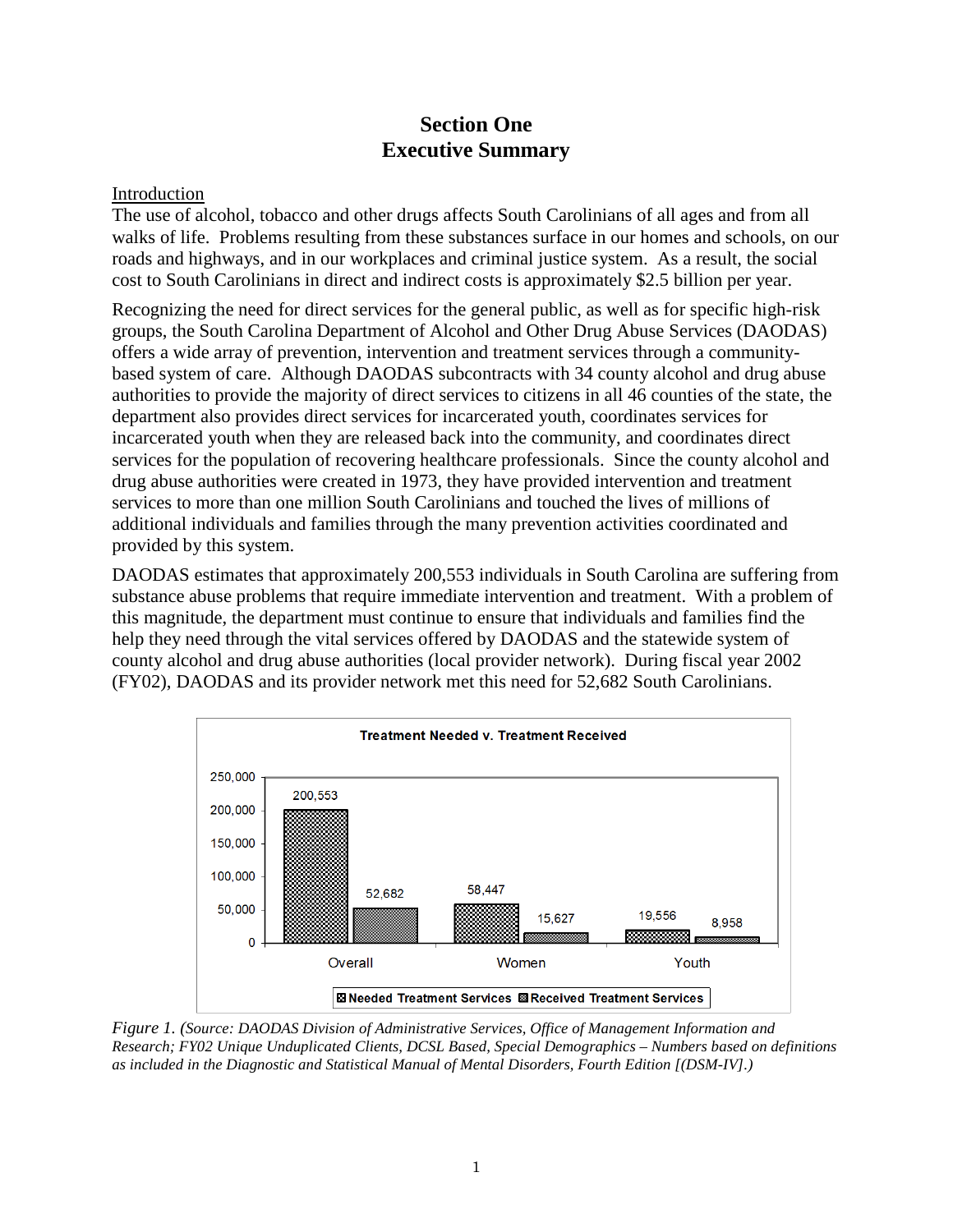#### Mission and Values

The DAODAS mission statement focuses on the citizen-client.

#### *"To ensure the provision of quality services to prevent or reduce the negative consequences of substance use and addictions."*

At the heart of this statement are the agency's core values of respect, integrity and dedication. The department adheres to guiding principles that outline how the agency and its employees conduct business. Among others, these principles include:

- the belief that addiction is a preventable and treatable disease and that DAODAS must provide statewide leadership on all substance use and addiction issues;
- the citizen-client is the priority;
- DAODAS will work collaboratively with both the public and private system of substance abuse providers; and
- DAODAS will collaborate more effectively with other state agencies to achieve positive outcomes for common citizen-clients.

#### Key Strategic Goals

The overall strategic goal for DAODAS states that:

"*Clients in treatment will achieve sustainable recovery; and client attitudes and behaviors will change leading them to refrain from use (abstinence), refrain from abuse and reduce harm*."

DAODAS will achieve the following strategic goals:

- 1) to ensure services are of sufficient quality by improving the effectiveness of treatment and intervention programs;
- 2) to ensure services are of sufficient quality by improving the effectiveness of prevention programs;
- 3) to ensure that the clients' ability to receive services is ever increasing, by improving the efficiency of the service-delivery system;
- 4) to ensure that all clients/citizenry are stimulated/engaged;
- 5) to collaborate more effectively with service providers and stakeholders; and
- 6) to collaborate more effectively with other state agencies and service providers.

#### Opportunities and Barriers

DAODAS sees the implementation of the Malcolm Baldrige National Award Criteria as an opportunity to address a range of issues important to the delivery of alcohol and other drug (AOD) abuse services to the citizen-client, to include collaborating more effectively with the local provider network and increasing access to services for the Medicaid population, as well as identifying new customers. This opportunity also allows the department to link the strategic planning process more effectively with the needs of the citizen-client and the provider network. The department also utilizes this opportunity to further train all staff and its provider network in the Baldrige criteria.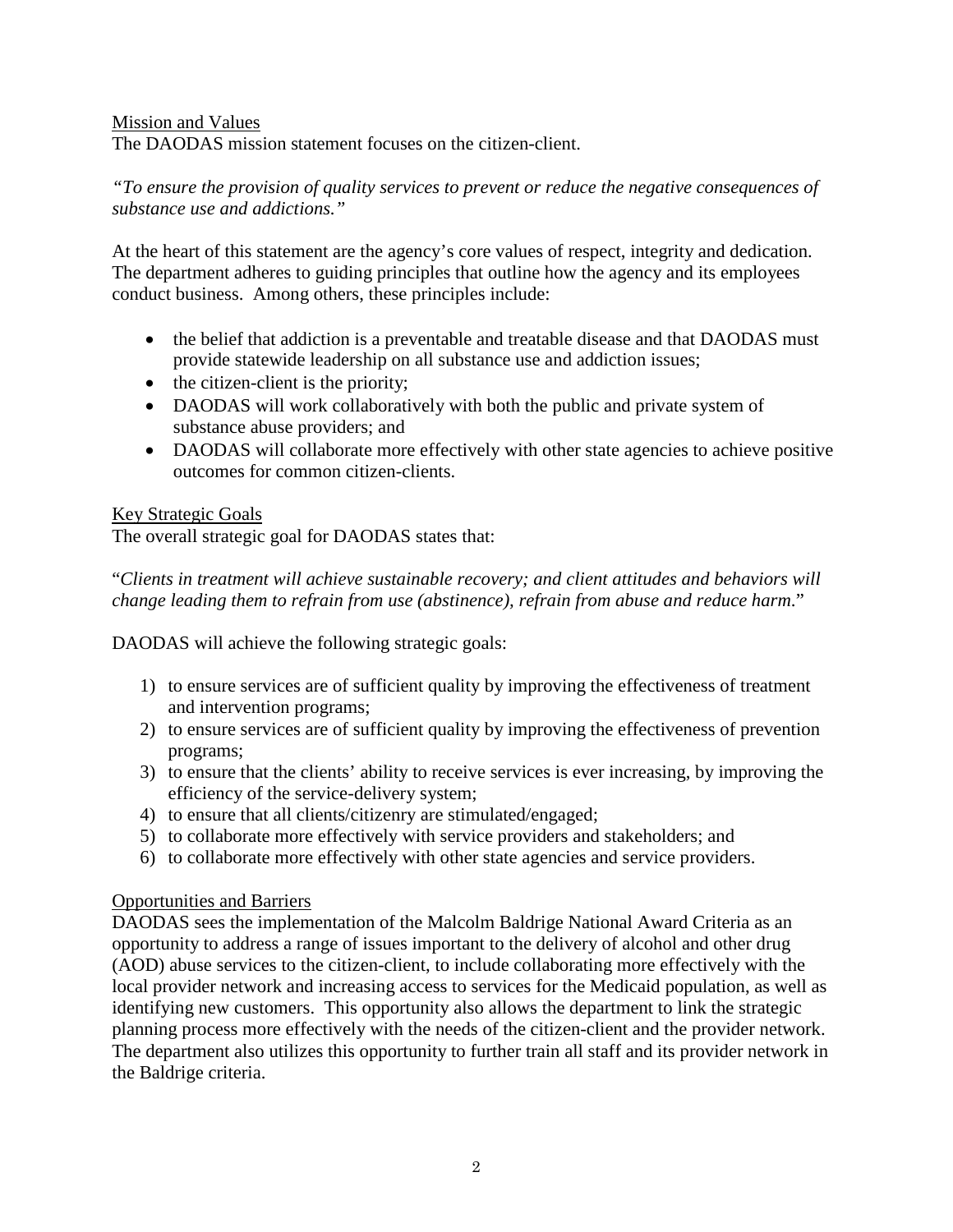Several challenges arose during FY02 that the department could address during fiscal year 2003 (FY03), in conjunction with managing state budget cuts. First, the agency and its local provider network must come into compliance with the Health Insurance Portability and Accountability Act (HIPAA) of 1996, which mandates that all agencies receiving federal funds implement national standards for electronic healthcare transactions and code sets. In addition, DAODAS has been named as a possible lead agency in implementing gambling addiction services funded by unclaimed prize money from the South Carolina Education Lottery. If these funds are provided, the department will be responsible for implementing a plan to distribute the funds and treat this new population.

*Budget Cuts*. Specifically, DAODAS began FY02 facing a 13.18 percent state funding cut, in addition to a midyear cut of 1 percent during fiscal year 2001, for a total of \$1.86 million. During mid-FY02, the agency suffered two additional cuts totaling 6.52 percent, or \$748,000. And, for FY03, the agency has taken an additional 7.56 percent cut, or \$824,000. The total \$3.43 million cut brings the agency's total state funding to \$10.08 million, which represents the lowest level of state appropriations received by the department since the decade of the 1990s, as agency funding was static throughout this period and no new recurring dollars were received until fiscal year 2000. In spite of these reductions, the agency remains mission-focused as it continues to improve existing services and develop new ones.

To manage these state funding reductions and to plan for potential future cuts, DAODAS has focused on efficiency and effectiveness. The department has restructured its organization to better meet the needs of our customers; maintained a 17 percent vacancy rate, thereby using attrition to help manage the cuts; terminated the majority of temporary employees; rewritten position descriptions to spread additional duties among existing staff; frozen all salary increases; reduced miscellaneous grant awards; and operated new program initiatives without hiring new staff (gambling addiction services, nicotine dependence).

The department, in partnership with the local provider network and other state agencies, continues to achieve its overarching goal of delivering prevention, intervention and treatment services to the citizen-client. To accomplish sustainable recovery for the citizen-client, the agency has worked to identify and tap alternative funding sources to meet its mission of providing quality services to prevent or reduce the negative consequences of substance abuse and addiction. This includes accessing the federal grant network to fund identified gaps in a range of AOD services across the provider network, which has the potential to garner \$9 million in grant awards (\$657,000 awarded to date). The department has worked to better manage stable funding streams and has increased Medicaid billing for the fifth consecutive year, thereby increasing access to services for the citizen-client. The following two charts reflect the increases in Medicaid revenues and number of Medicaid clients.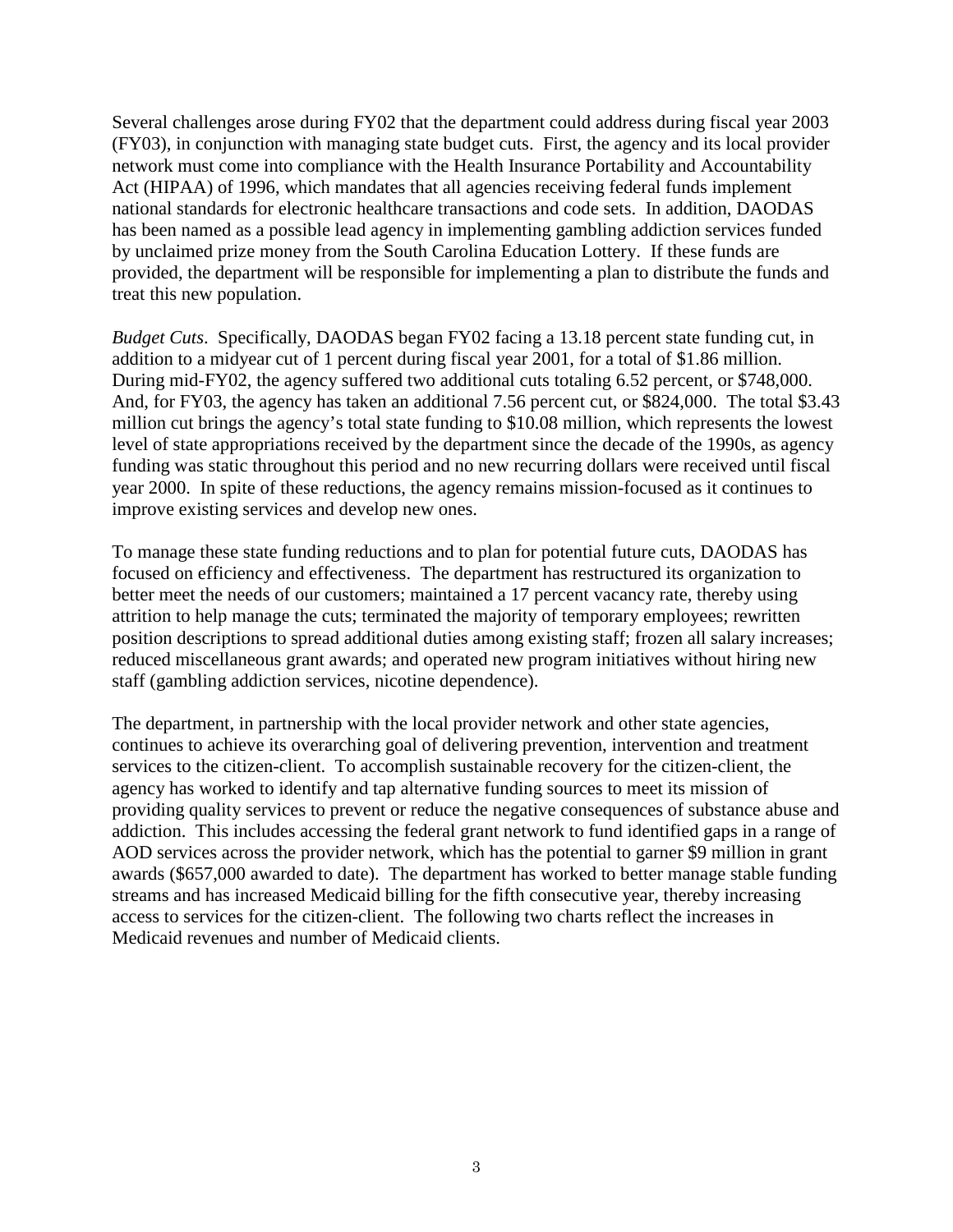



*Figure 2 (Source: DAODAS Division of Administrative Services, Office of Grants and Contracts / South Carolina Department of Health and Human Services Report; FY95-02; Total Medicaid Billing.)*



*Figure 3 (Source: DAODAS Division of Programs and Services, Office of Utilization Review / South Carolina Department of Health and Human Services Report; FY98-02; Unique Unduplicated Clients.)*

There is still much work to be done in meeting the needs of the citizen-client. This includes continued management of the 28.3 percent budget cut taken since May 2001, and potential future budget reductions, by identifying and further tapping stable funding streams (e.g., Medicaid) and continued collaboration with the local provider network and partner state agencies – all of which have suffered concomitant budget reductions, which impact not only those agencies, but also the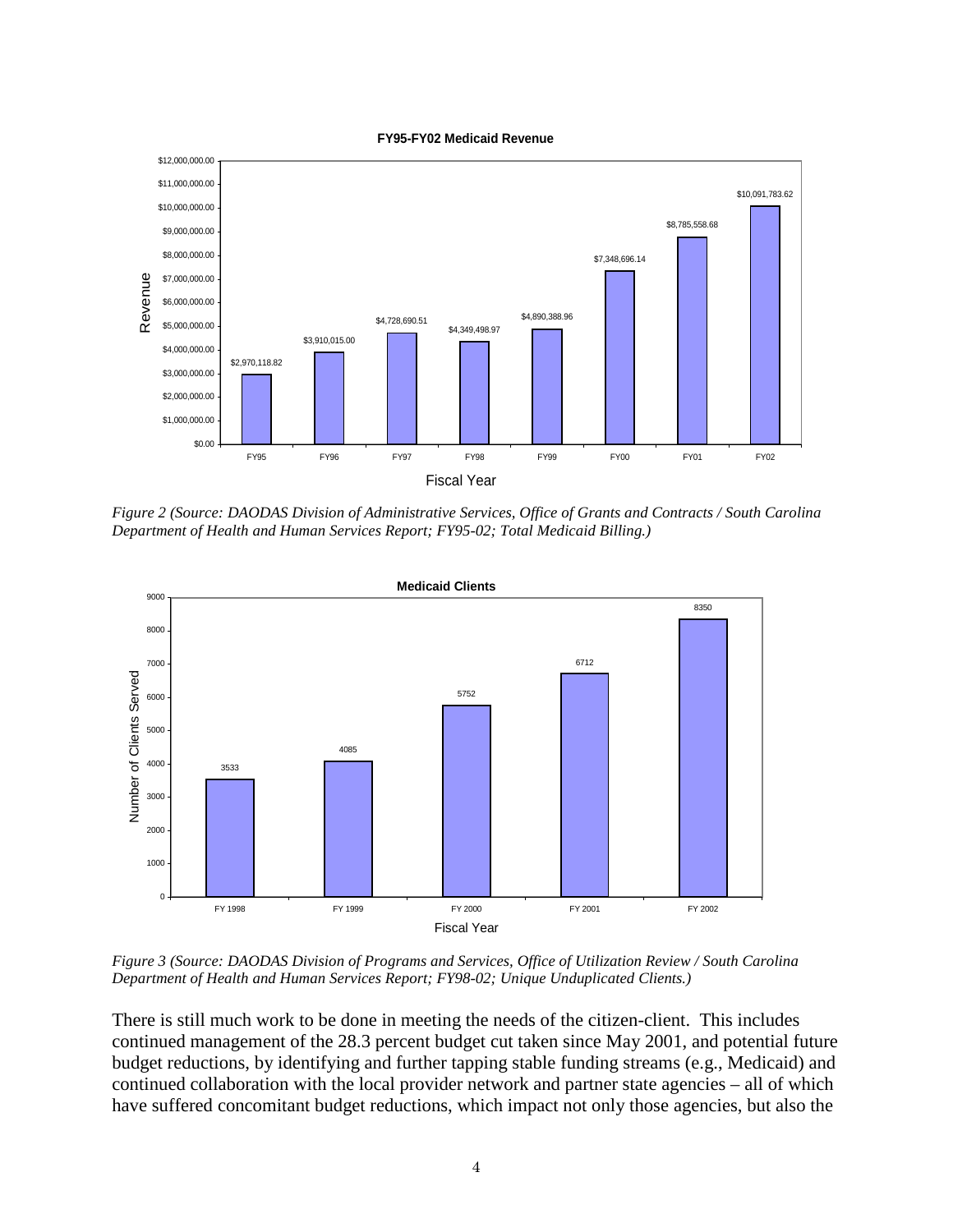common citizen-clients served. DAODAS will continue to focus on maintaining services at current levels for all citizen-clients. These realities will be the basis for the agency's FY03 budget request.

#### Major Accomplishments

To meet the continuing demand for AOD abuse services, DAODAS took a proactive approach in serving the citizen-client during state FY02 and, in the face of severe state budget cuts (28.3 percent, or \$3.43 million) continued to achieve many of the agency's strategic goals and its overarching goal of achieving sustainable recovery for the citizen-client, while reducing use, abuse and harm. Perhaps most importantly, DAODAS continues to meet the vision, mission and several of the key results set forth in Governor Jim Hodges' business plan, "*EnVision South Carolina*." Specifically, DAODAS, through its programming efforts and partnerships with the local provider network and sister state agencies, impacts the following areas:

- the provision of accessible and affordable health care and the maintenance of an infrastructure of healthcare services;
- the response to individual student needs within the educational setting;
- the improvement of the health, economic and educational status of children through direct services;
- the pursuit of preventive, cost-effective means for improving health;
- the enablement of incarcerated adults and youth to become productive citizens upon completing their sentences; and
- the alignment and focus of the department's resources on strategic goals aimed at the customer.

*Medicaid*. The agency, in conjunction with the South Carolina Department of Health and Human Services and the county alcohol and drug abuse authorities, has been successful in removing barriers to treatment for the Medicaid population. During FY02, the Medicaid State Plan was amended to allow Licensed Professionals of the Healing Arts (LPHA) to order clients into treatment and also to eliminate the requirement of physical examinations for outpatient Medicaid clients receiving AOD services. This eliminated a huge barrier, as it was difficult for local providers to find physicians to complete a physical exam for the reimbursement rate provided through Medicaid. Additionally, AOD assessment units were increased, thereby making the rates for reimbursement commensurate with those used by private providers. Case management units were also increased to address the need to provide resources to Medicaid families. Case management is an effective tool for addressing the many needs of the Medicaid client, and as such, the length of time that case management can be provided to a Medicaid client following treatment was extended to one year. More than 500 counselors in the AOD system have been further trained in case management since March 2001. This collaboration effort is a hallmark of customer service.

*Strategic Planning.* The agency continues to refine its strategic plan by finalizing divisional action plans to support the agency's strategic goals and the overarching goal of achieving sustainable recovery and reducing use, abuse and harm. To that end, the agency maintains a focus on client outcomes and continues to emphasize the statewide client outcome system as required by the Governmental Performance and Results Act (GPRA) and the state contractual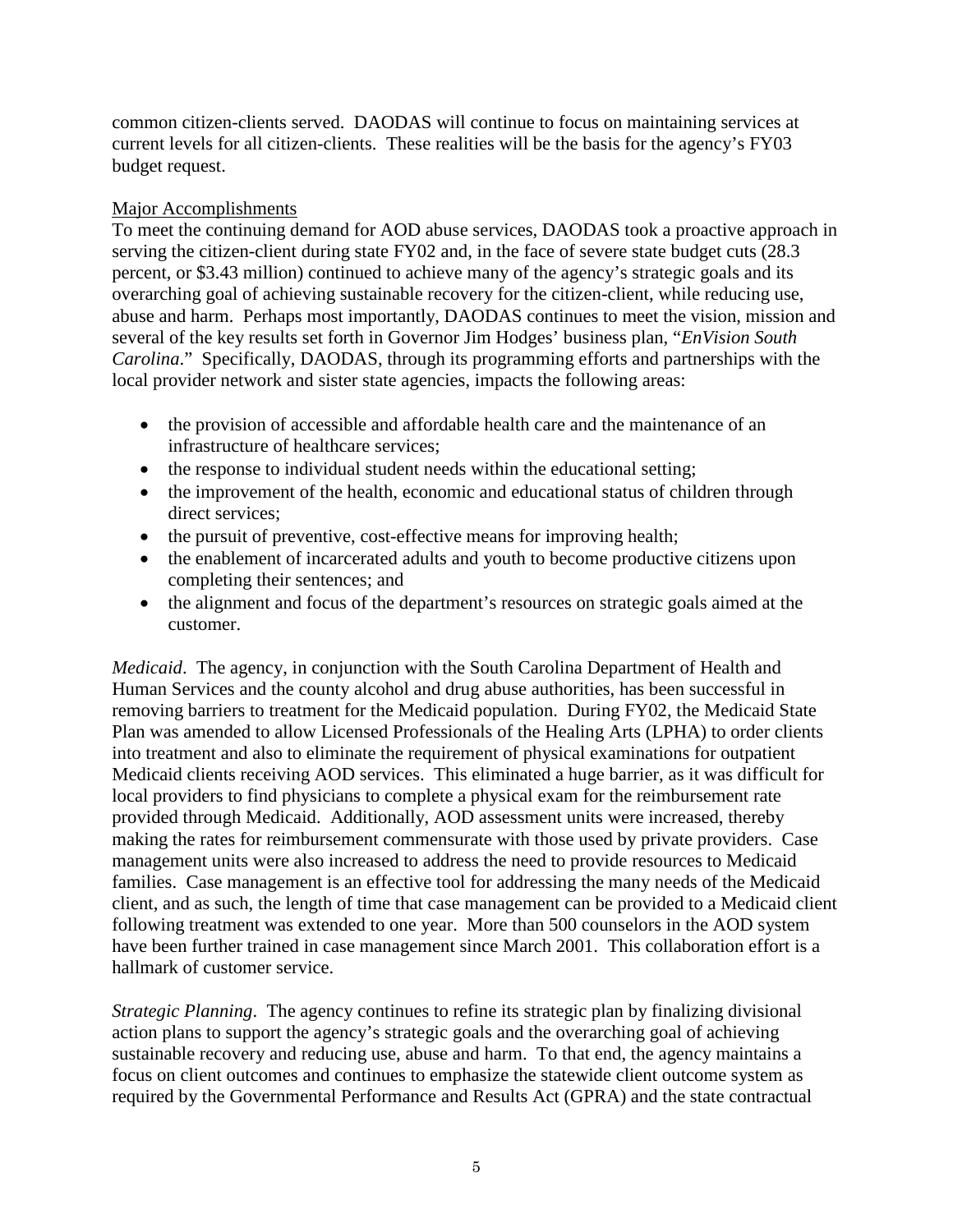"Goals of Effectiveness" benchmarks designed to enhance client engagement and retention. Additional action plans have been added around managing state budget cuts, identifying stable funding streams, and identifying and addressing the needs of new customers, mainly Hispanics.

*Federal Mandates.* DAODAS continues to be successful in satisfying federal mandates. The agency and its local partners participated in the federally required *Youth Access to Tobacco Study* to reduce South Carolina youth's access to tobacco. Federal law requires states to conduct annual, random, unannounced inspections of a statewide sampling of tobacco vendors to assess their compliance with the state law (§17-17-500) that prohibits retailers from selling tobacco products to minors. Continuing a steady decline in this rate, the department documented a purchase rate of 15.5 percent in 2002. This is lower than the 17.1 percent documented in 2001 and well below the federal requirement of 20 percent. By continuing to successfully achieve this requirement, the department has forestalled a possible 40 percent, or \$8.22 million, cut in federal Substance Abuse Prevention and Treatment (SAPT) Block Grant funding.

*Prevention Programming*. During FY02, the department implemented the Governor's Comprehensive Strategy for Youth Substance Abuse Prevention through the Governor's Cooperative Agreement for Prevention (G-CAP). This program provides communities with a set of statewide comprehensive prevention strategies that are evidence based and that lead to the reduction of use of alcohol, tobacco and other drugs among youth ages 12 to 17. Three-year funding (\$9 million) for this initiative is provided by the federal Center for Substance Abuse Prevention (CSAP), a department of the Substance Abuse and Mental Health Services Administration of the U.S. Department of Health and Human Services. To date, 19 community coalitions have been awarded funding to implement these strategies.

*Collaboration*. On the collaborative front, working with the agency's partners and customers, DAODAS has been able to maintain and, in some cases, expand prevention, intervention and treatment services. Through continued collaboration with the South Carolina Departments of Health and Human Services (DHHS), Social Services (DSS) and Juvenile Justice (DJJ), the agency has been able to realize additional Medicaid funding; expand follow-up services for recipients of Temporary Assistance for Needy Families (TANF) funds and their families; and expand treatment services to youth at DJJ and upon their release. The agency also continues to work with the South Carolina Department of Probation, Parole and Pardon Services (SCDPPPS) in an effort to improve identification, referral and treatment services for probationers and parolees.

The agency also began a new project with the South Carolina Department of Mental Health to study the issues of clients who suffer from substance abuse and mental health problems with the end goal to increase communication, share resources and implement innovative practices.

Also emerging in FY02, the agency has begun to further discern the requirements of the Hispanic community who receive services through the department's provider network. DAODAS is exploring collaborative efforts to provide translated documents and interpretive services, as well as provide cultural-competence training.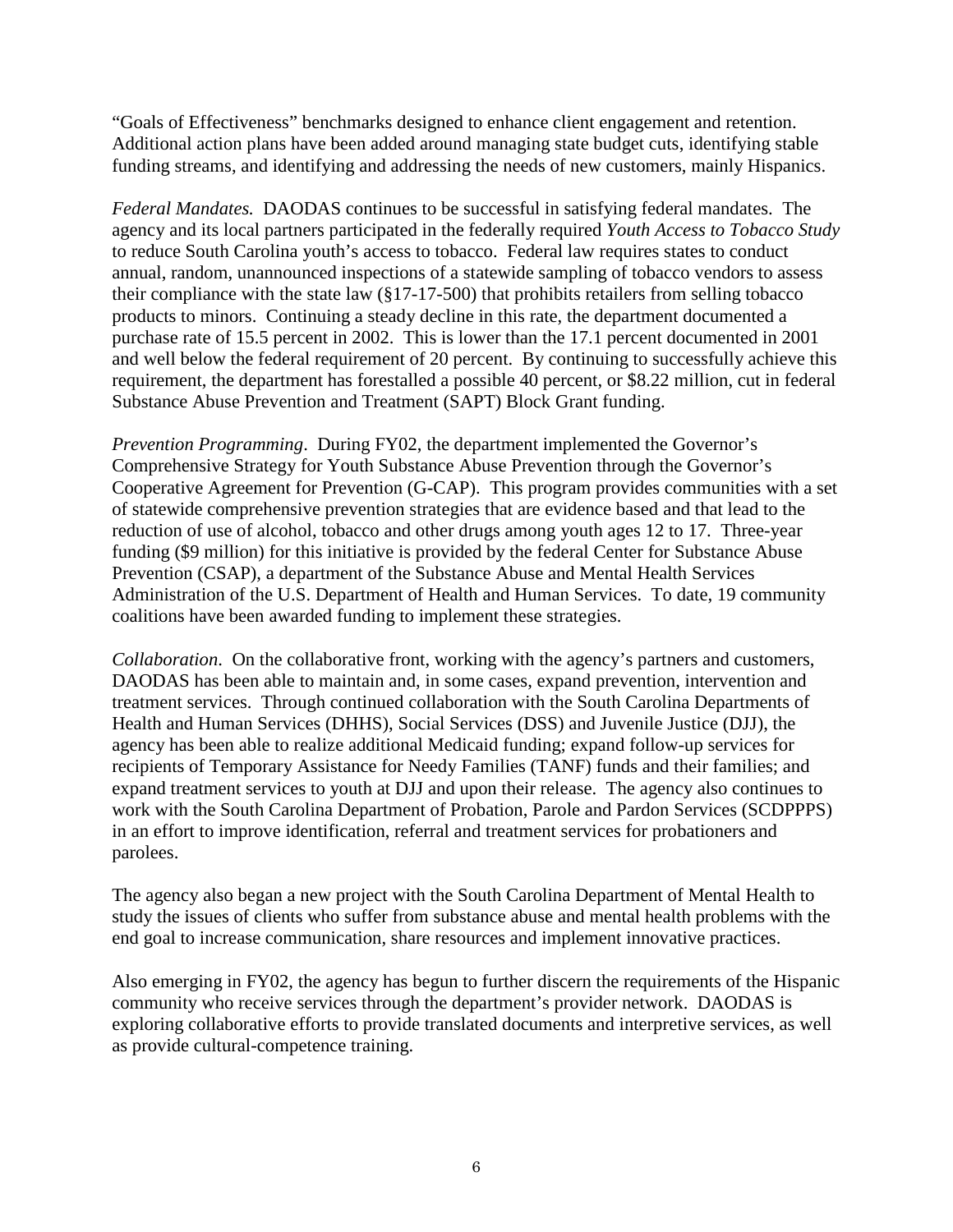DAODAS began working during FY02 to lay the groundwork to address nicotine dependence within its client population and, during FY03, the department will provide nicotine-dependence training for its 34 providers so that they in turn can begin to address nicotine dependence within the treatment setting.

## **Section Two Business Overview**

Number of Employees

As of July 26, 2002, the department employed 84 individuals, with 59 full-time equivalent positions and 33 temporary grant equivalent positions.

#### Location/Operations

DAODAS is located at 101 Business Park Boulevard, Columbia, South Carolina 29203. The department operates on a 37.5-hour workweek with routine hours from 8:30 a.m. to 5:00 p.m., Monday through Friday. However, the workweek of certain staff may vary to meet the needs and service-delivery requirements of the department. Flexible work schedules are allowed.

|                                                    |                | 00-01 Actual<br>01-02 Actual<br><b>Expenditures</b><br><b>Expenditures</b> |                              |                                | $02 - 03$<br><b>Appropriations Act</b> |                                |  |
|----------------------------------------------------|----------------|----------------------------------------------------------------------------|------------------------------|--------------------------------|----------------------------------------|--------------------------------|--|
| <b>Major</b><br><b>Budget</b><br><b>Categories</b> | Total<br>Funds | <b>General</b><br><b>Funds</b>                                             | <b>Total</b><br><b>Funds</b> | <b>General</b><br><b>Funds</b> |                                        | <b>General</b><br><b>Funds</b> |  |
| Personal<br>Service                                | \$3,982,596    | \$1,693,991                                                                | \$4,074,956                  | \$1,771,999                    | \$4,355,627                            | \$1,709,732                    |  |
| Other<br>Operating                                 | \$1,977,454    | \$575,247                                                                  | \$1,833,681                  | \$890,167                      |                                        | \$489,920                      |  |
| Special<br>Items                                   | \$5,317,378    | \$5,028,252                                                                | \$4,844,629                  | \$4,844,629                    | \$5,186,416                            | \$5,186,416                    |  |
| Permanent<br>Improve-<br>ments                     | \$3,575        | \$1,235                                                                    | \$8,164                      | \$0                            | \$0                                    | \$0                            |  |
| Case<br>Services                                   | \$798          | \$0                                                                        | \$1,619                      | \$0                            | \$0                                    | \$0                            |  |
| <b>Distributions</b><br>to<br>Subdivisions         | \$28,853,950   | \$4,900,591                                                                | \$30,006,441                 | \$3,818,617                    | \$34,156,415                           | \$2,161,597                    |  |
| Fringe<br><b>Benefits</b>                          | \$1,022,298    | \$433,049                                                                  | \$1,030,529                  | \$444,637                      | \$1,165,246                            | \$532,764                      |  |
| Non-<br>recurring                                  | \$1,390        | \$1,390                                                                    | \$0                          | \$0                            | \$0                                    | \$0                            |  |
| <b>Total</b>                                       | \$41,159,439   | \$12,633,755                                                               | \$41,800,019                 | \$11,770,049                   | \$47,801,947                           | \$10,080,429                   |  |

Expenditures/Appropriations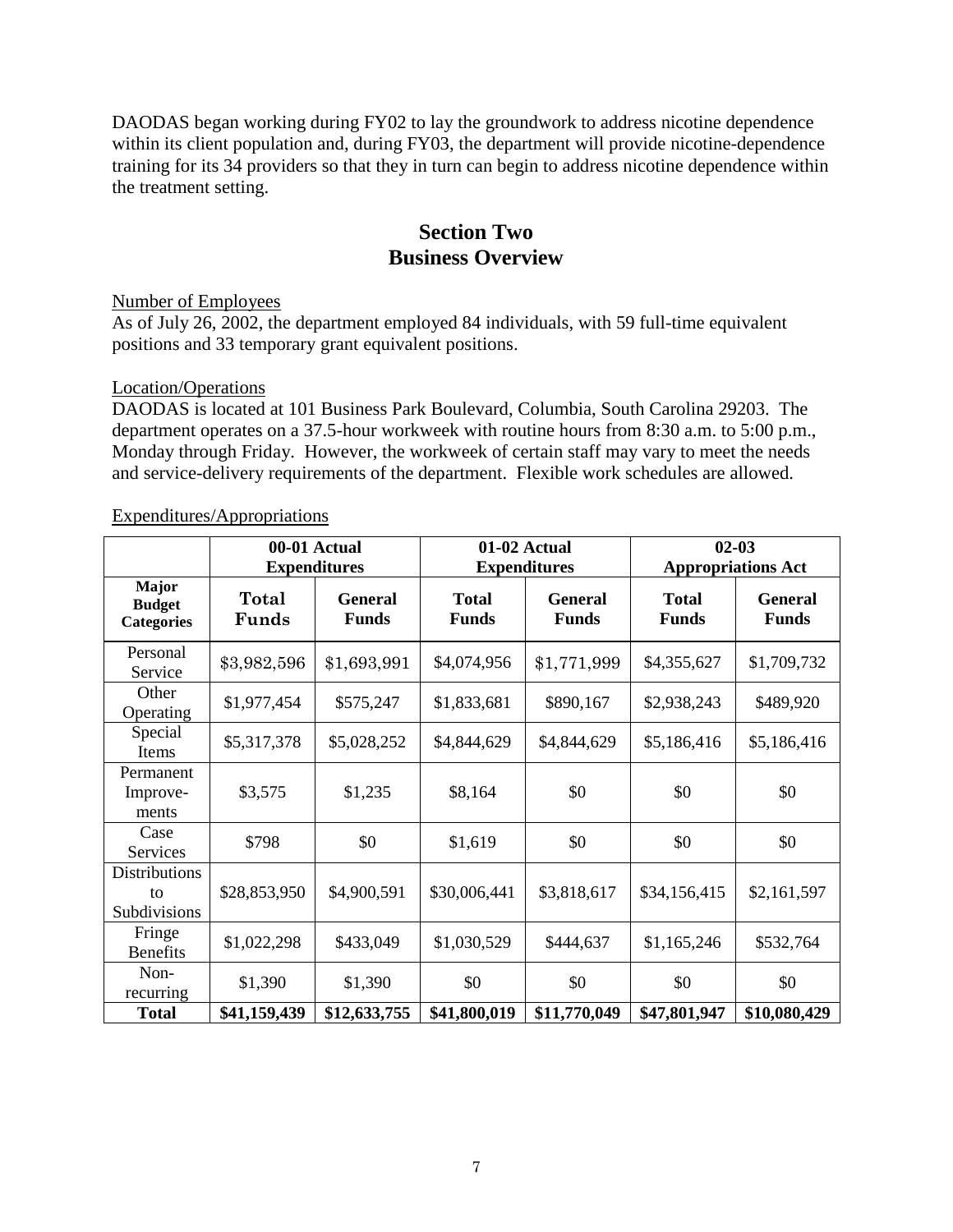#### Other Expenditures

| <b>Sources of Funds</b> |           | 00-01 Actual Expenditures   01-02 Actual Expenditures |
|-------------------------|-----------|-------------------------------------------------------|
| Supplemental Bills      | \$0       |                                                       |
| Capital Reserve Funds   | 50        |                                                       |
| <b>Bonds</b>            | \$200,000 |                                                       |

*Figure 4 (Source: DAODAS Division of Administrative Services / Comptroller General's Year End Report; FY02.)*

*Customer Segments.* Within Figure 4, the "*Distribution to Subdivisions*" includes all funding provided to the department's customer segments, the majority of which is provided to the local provider network.

#### Key Customers

DAODAS has identified its customers as including citizen-clients, their family members, the local provider network, state agencies with common citizen-clients, state and federal officials, and the South Carolina citizenry-at-large. The agency recognizes that its own employees are also important customers and integral to the success of the department.

In terms of customer segments, citizen-clients are stratified into the following populations: women; children and adolescents; incarcerated/paroled individuals; juvenile justice detainees/parolees; and Alcohol and Drug Safety Action Program (ADSAP) clients (individuals charged with or convicted under the state's laws related to driving or boating under the influence). Two newly identified customers include individuals with limited English proficiency (LEP) – mainly Hispanics – and the faith community. A majority of the customer segments are either federally mandated, included as part of the Governor's State Business Plan, identified as in need of services, underserved, or are a part of a key business process. The agency considers both the citizen-client and the local provider network to be its most important customers. Both are the direct beneficiaries of the scope of services that the agency provides and are key suppliers.

#### Key Suppliers

In keeping with the definition of "supplier," as included in the *"Performance Excellence Glossary of Terms*,*"* DAODAS has identified its suppliers to include citizen-clients, the local provider network, state agencies with common citizen-clients, state officials (legislative, constitutional, agency), the citizen-clients' family members, federal officials, and the South Carolina citizenry-at-large. This also includes any newly identified customers and DAODAS employees.

#### Description of Major Products and Services

Research has proven that the disease of addiction is both preventable and treatable. DAODAS works to ensure the availability of a comprehensive array of AOD services through grants and contracts to 34 county alcohol and drug abuse authorities, the core of the department's provider network. One of the most important goals of this provider network is the development of a seamless continuum of care that encompasses prevention, intervention and treatment services.

The major goal of *prevention services* is to avoid the development of problems related to the use of alcohol, tobacco and other drugs (ATOD) among the general public and specific high-risk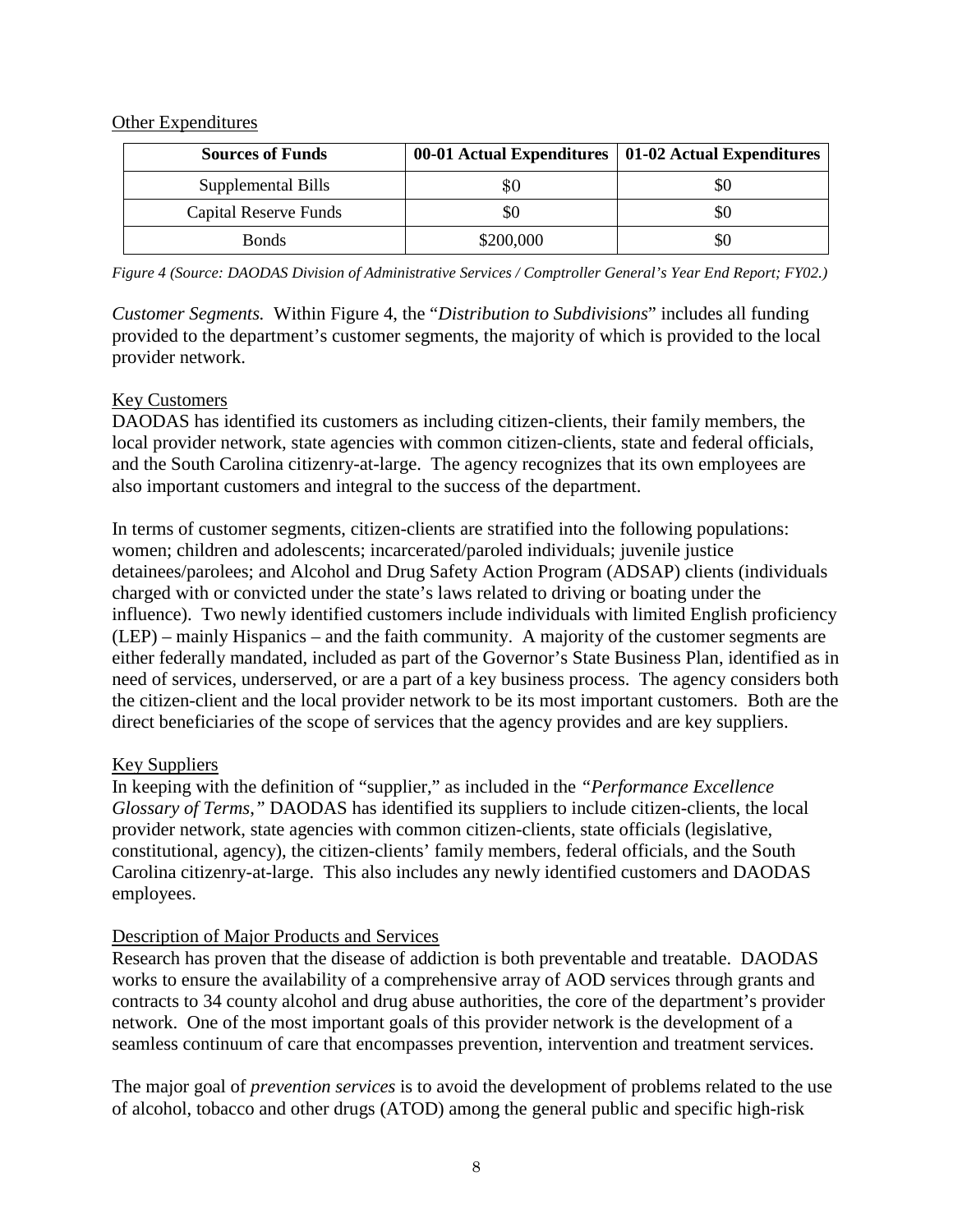groups. Services are implemented in communities and schools throughout South Carolina. Substance abuse prevention is the use of evidence-based approaches to create or enhance environmental conditions within communities, families, schools and workplaces to protect individuals from substance abuse and to help them develop personal decision-making skills to reduce the risk of ATOD-related problems.

*Intervention services* work to identify, at an early stage, individuals who are at risk of experiencing specific problems caused by their use of alcohol, tobacco and other drugs. Following their identification through the school system, the criminal justice system, the work place or other social systems, individuals are referred to specific intervention programs for educational and treatment services as appropriate.

*Treatment services* are designed to improve the lives of individuals and families affected by substance abuse through the provision of individualized care to reduce the health and human service costs, as well as the economic cost, to our communities and state. Multiple treatment modalities are available to accommodate entry into services and progress along a continuum of care. Specific AOD services range from outpatient treatment, which is available in every county, to specialized treatment services, such as detoxification, adolescent inpatient treatment and/or other residential services. Specialized services are available on a county, regional and/or statewide basis. These include specialized services for women and children that are provided through five long-term residential treatment programs and one long-term transitional housing program; services to adolescents; and services to incarcerated and paroled individuals. *(Note: This list is not inclusive of all the innovative programs offered.)*



#### Organizational Chart

*Figure 5* (*Source: DAODAS Division of Administrative Services, Office of Human Resources.*)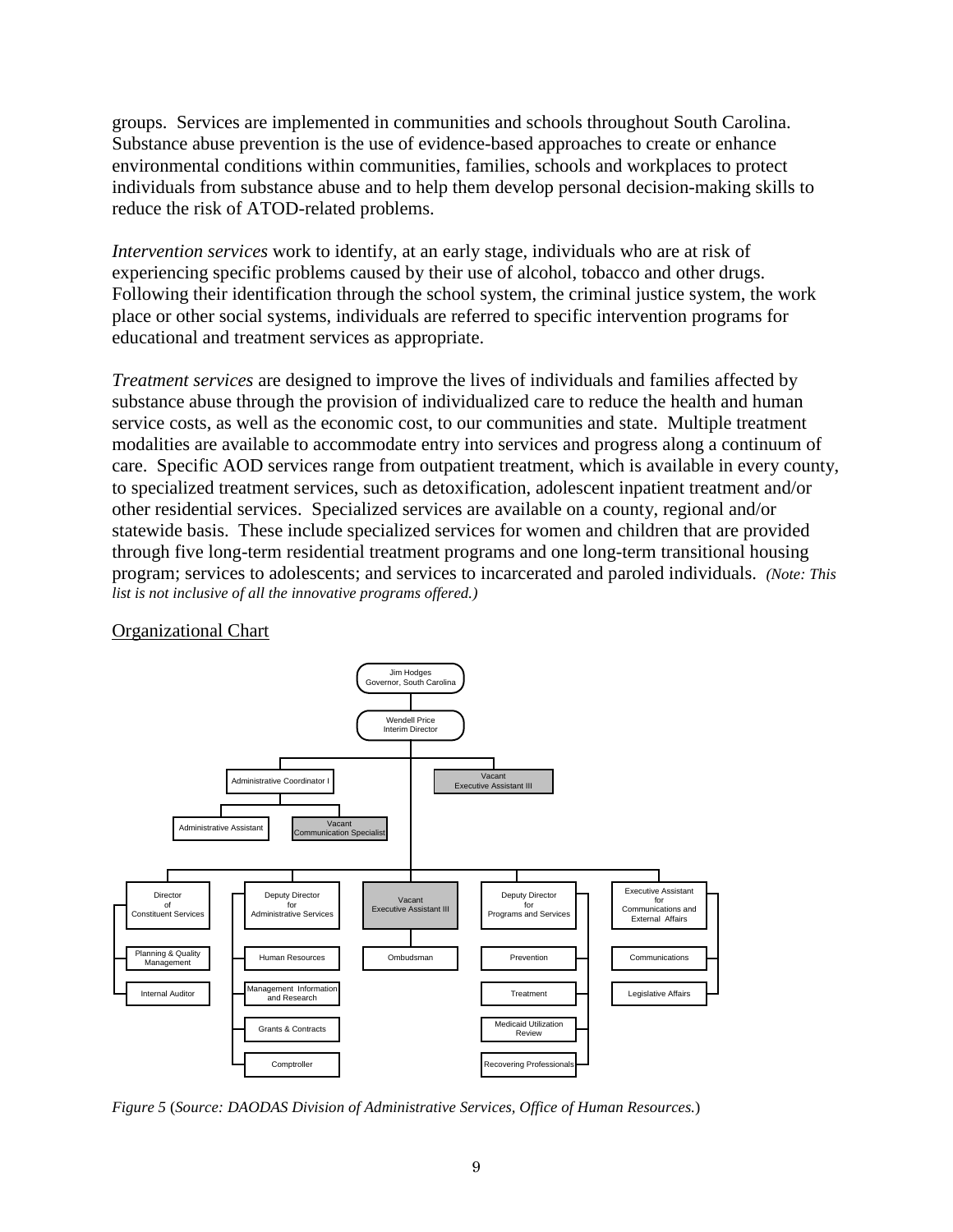## **Section Three Malcolm Baldrige National Award Criteria**

#### **Leadership**

### *1.1. (a-c). How do senior leaders set, deploy and communicate the short- and long-term direction, performance expectations, and organizational values?*

The department's Executive Management Team (EMT) has set long-term goals through the agency strategic planning process and the county planning process (as required by state law [§61-12-10]). The mission, core values, guiding principles and overarching goals were determined with participation from the agency's external customers and internal staff. Longterm goals are deployed and communicated through any number of channels, to include the county planning process, the formal committee structure of the local provider network, regional and statewide provider meetings, partnership meetings with various state agencies, legislative presentations, the agency's Web site, agency newsletters and other publications. These outlets also offer the opportunity for feedback and refinement. Internally, the long-term goals have been deployed and communicated through full-staff meetings and sectional and divisional meetings. Strategic planning is also used to set direction, performance expectations and organizational values.

Short-term goals are identified, deployed and communicated through an EMT process that includes weekly meetings to address routine agency challenges and many of the aforementioned channels. Organizational values have been set, deployed and communicated similarly.

In addition, performance expectations are identified, deployed and communicated through the county planning process, technical assistance requests, independent peer reviews, Coordinated County Reviews (CCRs), internal Medicaid audits and the contractual/grant program process. Again, all of the aforementioned channels have been utilized to communicate performance expectations as well as to ensure accountability. DAODAS tracks individual provider performance through the use of contract objectives and the GPRA (tracked outcomes). Additionally, these are reviewed on a quarterly basis by the department's Quality Management Team and during the annual CCR process.

#### *1.1. (d-f). How do senior leaders set, deploy and communicate empowerment and innovation, organizational and employee learning, and ethical behavior?*

Senior leaders have set core values for agency employees; these include respect, integrity and dedication. The department has also defined guiding principles that outline how the agency and its employees conduct business, to include being mission focused, professional, proactive, culturally competent, team workers and effective communicators. The agency holds its employees to the highest standards of ethical behavior, and this is communicated regularly through full-staff meetings.

Empowerment and innovation are encouraged through monthly staff meetings supported by the agency's EMT, as well as a monthly newsletter designed to keep staff informed of human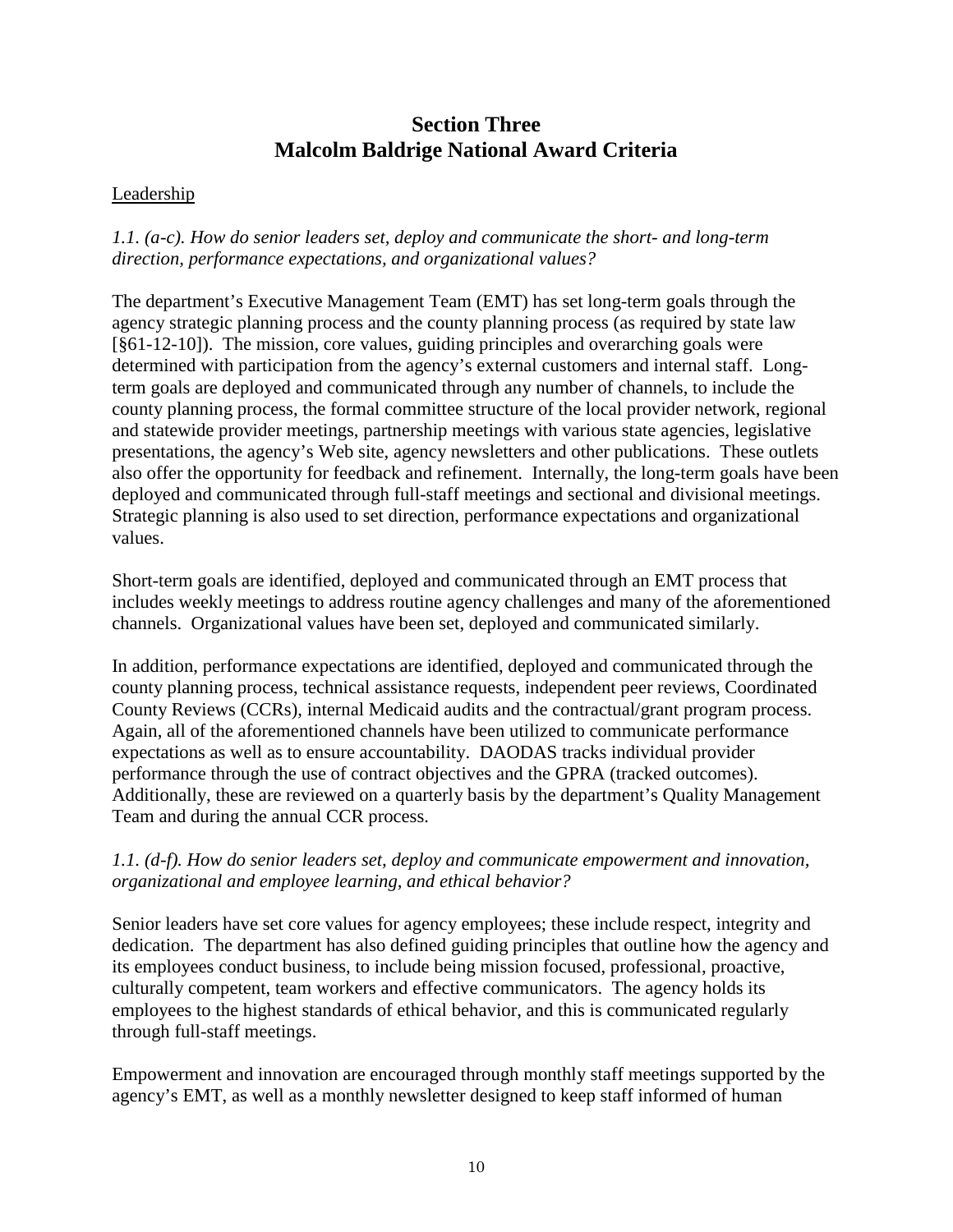resource and benefits information, intra-agency events, employee recognition, and motivational and educational information. The agency also offers job-retention services through the South Carolina Vocational Rehabilitation Department (SCVRD). Services provided include counseling, medical or psychological evaluation and/or treatment, job-site evaluation and modification, and referrals to other service providers.

The agency is considering the implementation of an employee-satisfaction survey to further determine opportunities for career development; satisfaction with management, compensation and benefits; training needs; and job satisfaction. The department anticipates renewing this effort during FY03.

#### *1.2. How do senior leaders establish and promote a focus on customers?*

Senior leaders encourage a number of processes to focus on the agency's customers. The citizen-client and the local provider network are very important customers, and as such, the agency works to better understand their requirements through constant contact. The local provider network maintains a structure of standing and ad-hoc committees, including an executive board, a services committee, an accountability committee and a legislative committee. Senior leaders, along with designated agency staff, are members of the above committees, which offer the opportunity for exchange of information and for identifying and addressing customer requirements that also assist in setting the overall agency organizational direction. Furthermore, a statewide meeting is held monthly for all providers, in addition to meetings held within the five designated regions. Senior leaders and designated staff also participate in these meetings. Adhoc committees include those that focus on specific administrative and program areas, and include a Financial Quarterly Meeting, Prevention Quarterly Meeting, Treatment Quarterly Meeting and a quarterly meeting for ADSAP service providers. The agendas of these meetings often address customer needs, both short and long term, as well as offer an opportunity for DAODAS to reinforce its commitment to accountability and to implement measures of performance.

The department has also instituted an Office of the Ombudsman, which acts as a conduit between the local provider network and the agency's director and senior leaders.

Additionally, the statewide county strategic planning process continues to facilitate input from across the state in terms of the design of the state and local strategic planning processes, which further enables DAODAS to identify customer requirements in terms of priorities, including funding needs, facility needs, and program and service needs.

The agency uses the CCR process to further emphasize quality improvement. Each year, a team of interdepartmental staff provides oversight and technical assistance to the local provider network through an onsite visit. The department asks for feedback from its providers on the process and the content of the CCR and its continued usefulness. This feedback has assisted the agency in making the process and content review more salient by focusing on the provision of additional technical assistance and training onsite, and addressing other needs as identified. Finally, DAODAS has access to a wealth of data that focuses on client outcomes and efficiency measures that assist a client in gaining access to treatment. DAODAS interprets and analyzes the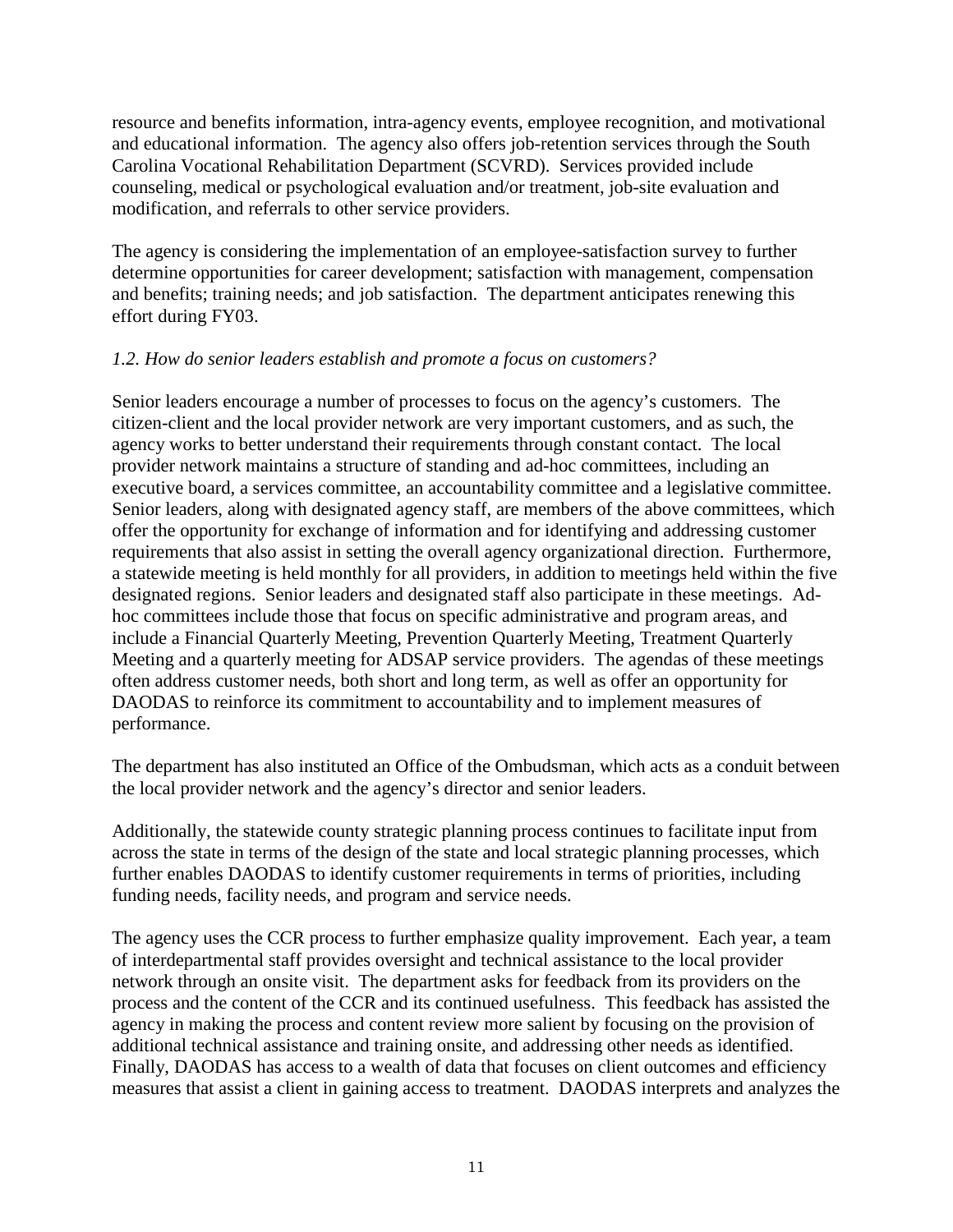data and then offers assistance to providers in determining problematic areas and suggestions for resolving these issues. This is a clear focus on the citizen-client and underscores contractual performance expectations.

#### *1.3. What key performance measures do senior leaders regularly review?*

Senior leaders review performance data that detail how the citizen-client is recovering in his/her addiction. DAODAS tracks statewide client outcome measures (as required by the GPRA) for intervention and treatment programs and is developing similar outcome measures for prevention programs. These measures include abstinence/frequency of use, health status, educational/employment advances, criminal justice status, aftercare participation and client satisfaction. In addition, senior leaders track and review efficiency objectives, or "benchmarks," designed to enhance client engagement and retention, to improve timely access to care and to engage clients in the continuum of care.

Senior leaders also track and review how the local provider network is performing in terms of providing services to the citizen-client. This is accomplished primarily through the aforementioned CCR. A report is issued to each provider on the various indicators (strategic/ management/treatment/prevention/financial compliance) that detail areas in need of improvement, as well as denoting satisfactory performance. The department also utilizes this process to identify best practices (benchmarks) for possible replication throughout the state. In addition, information is gathered and analyzed from this process that assists the department in planning for future needs and identifying programmatic or financial issues that may need to be addressed on a local, regional or statewide basis. A feedback survey completed by the local provider further provides insight into the requirements of the customer, as well as the efficacy of continuing the process. This is reviewed on an annual basis. Plans for FY03 are to begin reviewing this data on a quarterly basis to more efficiently identify needs and to take corrective action as needed.

Senior leaders also review a range of additional information, which may result from peer audits, including national accreditation standards (CARF: The Rehabilitation Accreditation Commission), state licensure reviews (South Carolina Department of Health and Environmental Control [DHEC]), and Medicaid audits (DHHS). Senior leaders also review the annual financial audits as required by the federal government and provided to DAODAS by the local provider network.

In addition, senior leaders review monthly data that include information on the financial aspects of individual grants and contracts, as well as information on certain deliverables required as part of the contractual process. This information provides senior leaders with a snapshot of accountability and helps identify needed changes in the contractual process.

Each of the aforementioned key measures assist in the organizational planning process and are integral to statewide strategic planning.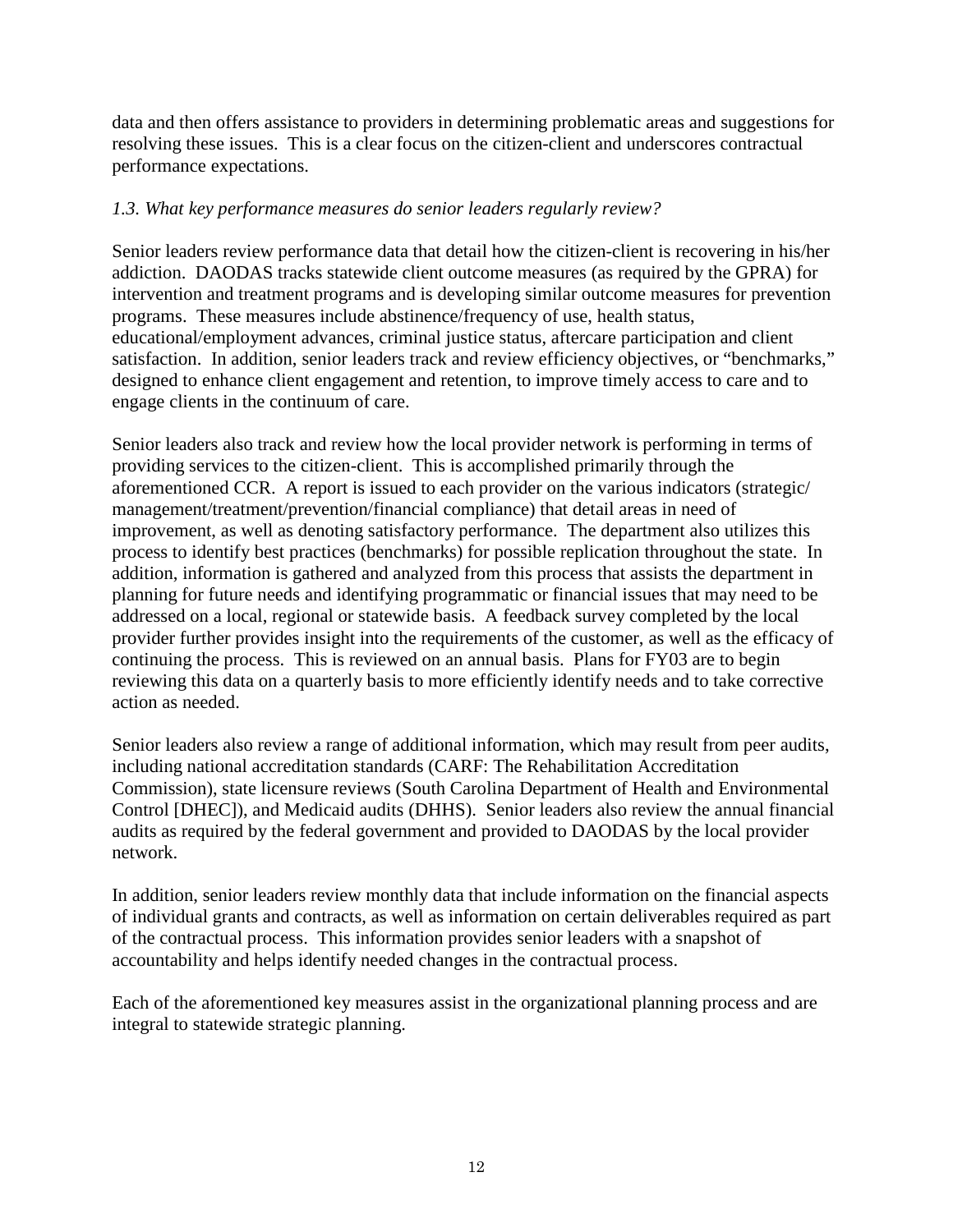#### *1.4. How do senior leaders use organizational performance review findings and employee feedback to improve their own effectiveness and the effectiveness of management throughout the organization?*

As stated, the EMT has developed a strong set of core values for DAODAS, which include respect, integrity and dedication. The department adheres to guiding principles that outline how the agency and its employees conduct business, which also include the belief that employees will be mission focused, professional, culturally competent, proactive, team workers and effective communicators. The EMT has set these same goals for itself and sets the example for all employees.

With the advent of an interim director, the department has been restructured to better meet the needs of its customers and to meet the challenges of budget reductions. As a result, the EMT itself has been restructured and reduced from 12 to five individuals who report directly to the interim director, which flattens the hierarchy of the agency. The interim director has established an "open door" policy and has set a new tone to elicit feedback from employees in order to gauge effectiveness. Two-way communication is the best form of feedback. Furthermore, the new structure brings together functionality along the lines of support and direct contact with customers. The EMT is a core group of individuals who encourage communication between themselves and their employees, and as such, the EMT holds a monthly full-staff meeting, has mandated monthly division meetings, and encourages section meetings on a weekly basis. Attendance provides the EMT with invaluable employee feedback. The monthly full-staff meetings are held to address agency issues and instill the agency culture of respect, integrity and dedication.

Externally, the agency uses its local provider network for an informal cross-departmental analysis of its effectiveness and elicits their feedback during the provider meetings, as well as during the CCR process. In addition, the agency is currently undergoing a Legislative Audit Council review and will take into account their recommendations for the organization. The agency has also requested the Chief Information Officer of the Budget and Control Board to conduct a review of its management and information technology system.

As stated earlier, the agency is considering the implementation of an employee-satisfaction survey to further determine opportunities for career development; satisfaction with management, compensation and benefits; training needs; and job satisfaction. The department anticipates implementing this effort during FY03.

The department's challenge for FY03 is to additionally define its key internal measures of performance, to track that performance and make adjustments when necessary, and to act as indicated by the data.

#### *1.5. How does the organization address the current and potential impact on the public of its products, programs, services, facilities and operations, including associated risks?*

The department requires its local provider network to be nationally accredited through CARF and licensed by DHEC. These two entities, through their peer reviews, are the chief mechanisms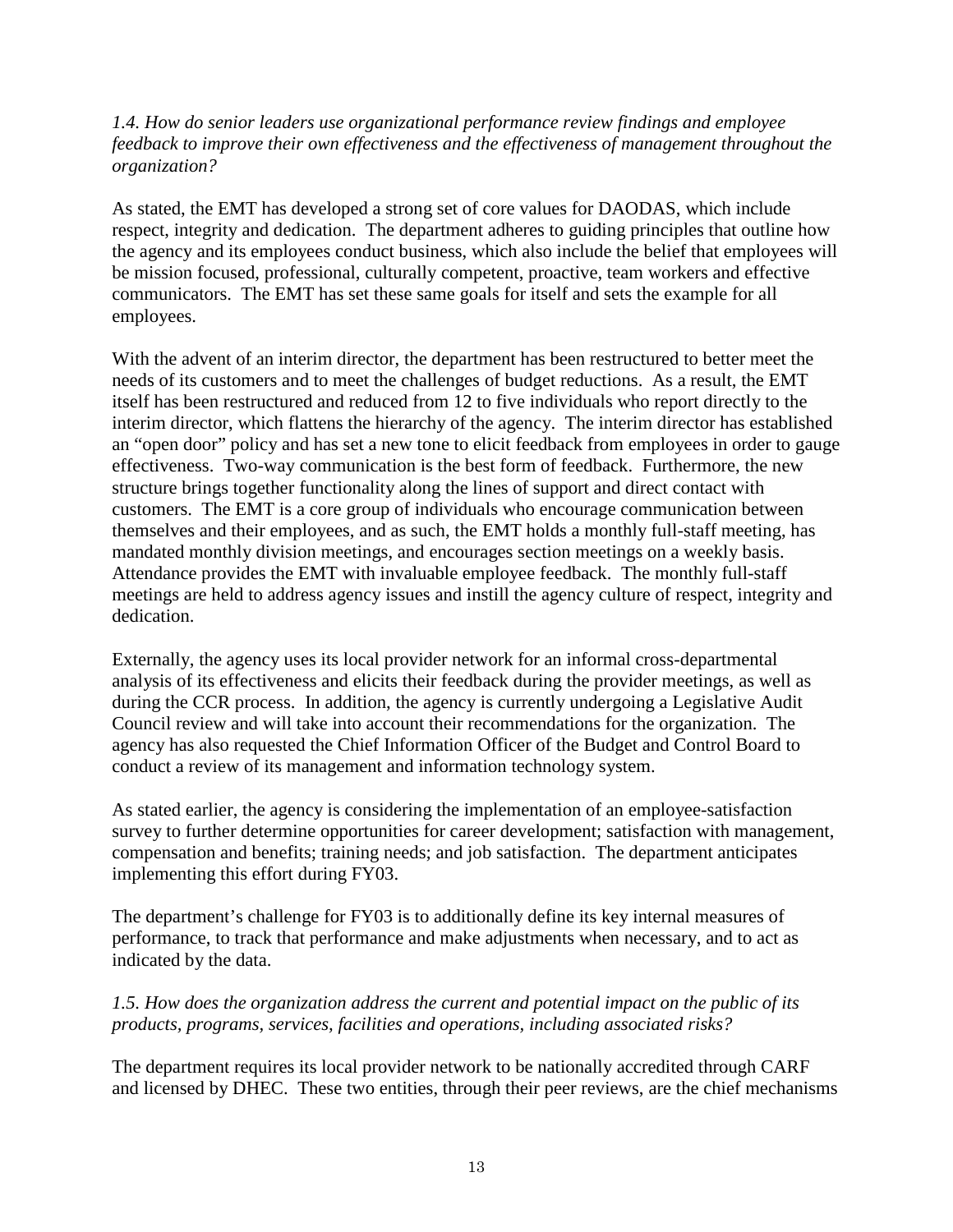for assessing the risk of the department's provision of AOD services to the public. Both entities seek to ensure that quality services are provided, as well as that facilities and operations are of high quality. The health and safety of the client is preeminent. DAODAS further publishes Quality Assurance Standards to complement both CARF standards and DHEC surveys and to provide a sharper edge on client quality-of-care issues and to define the level of quality expected of each provider. Senior leaders review provider performance on all of the above. Additionally, the department has improved its communication with DHEC in terms of state-survey results and issues that arise as a result of surveys. This information is used by the department to advise its providers on compliance issues, thereby improving their performance.

Furthermore, the department assesses risks through a statewide critical-incident policy, requests for technical assistance and the county assistance plan process, which identifies indicator areas in need of improvement before they become entrenched in the organization. The audit processes, including the CCR, financial audit and program audits (Medicaid), further allow senior leaders to assess the impact of the department's programs and services on the public.

Senior leaders also use a range of provider meetings, already noted, and the aforementioned outcome measures and efficiency benchmarks to continually assess the impact of services on the citizen-client. These indicators allow the agency to support positive impact and to replicate best practices throughout the state. Where there is negative impact, the agency is able to intervene and take corrective action on a case-by-case basis. This often results in the development of trainings on specific issues and cross-trainings with partner agencies.

#### *1.6. How do senior leaders set and communicate key organizational priorities for improvement?*

The process for the selection of organizational priorities stems from the strategic planning process. This process includes input from all stakeholders, including the agency's customer base. Senior leaders have set the key organizational priority as the citizen-client. Appropriate strategic goals have been set by agency staff to meet this priority. Furthermore, senior leaders have identified outcomes for all clients in achieving the agency's overarching goals. These have been communicated through the local provider network committee structure, through the county planning process and through newsletters and other agency communication tools. Senior leaders have set a clear direction, clear values, and realistic goals and objectives to address the agency mission. All organizational priorities are identified and implemented to support the overarching goal.

The department's challenge for FY03 is to additionally define its key internal priorities, to track that performance and make adjustments when necessary, and to act as data direct.

#### *1.7. How does senior leadership and the agency actively support and strengthen the community?*

Over the years, senior leaders have encouraged participation in various community endeavors and charities. These include the Salvation Army (Christmas bell-ringers), Good Health Appeal (memberships through professional organizations), Habitat for Humanity, United Way programs (Success by Six, Communities in Schools, Job Shadowing), Red Cross campaigns, Richland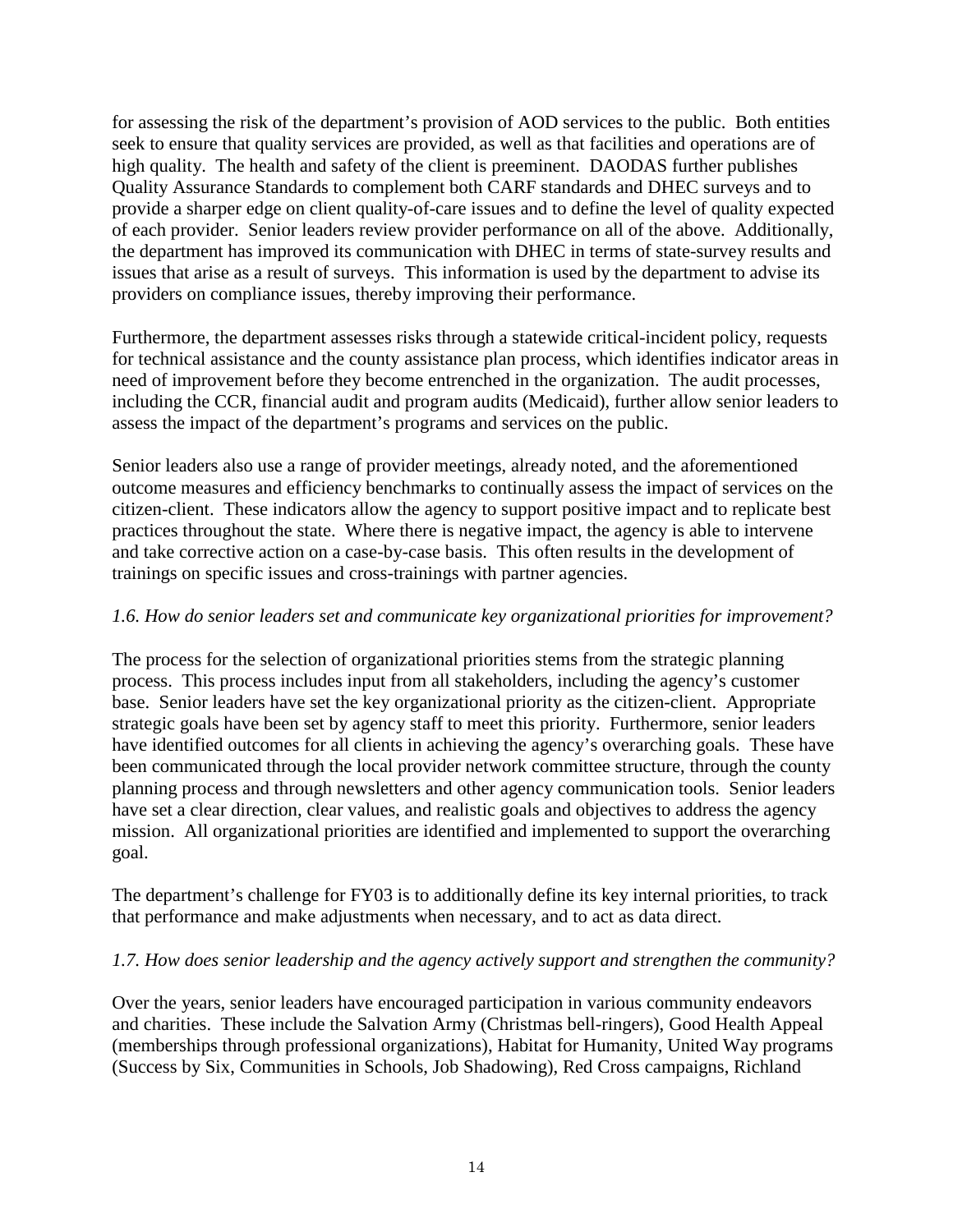County School District One's "Lunch Buddy" program, Easter Seals (Buck A Cup) and many more. Employees are recognized for their efforts on Employee Recognition Day.

On a statewide basis, many of the agency's prevention programs are directed at improving life on the community level. These include efforts to reduce underage drinking and tobacco use, reduce violence, prevent infectious diseases, work with the faith community to establish support mechanisms for recovering persons, and work within the schools to instill protective factors that keep children and youth from engaging in negative behaviors that make them at a higher risk for use of illegal substances.

For FY03, senior leaders will continue to regularly review agency performance measures, while identifying new opportunities to improve and/or expand performance.

## Strategic Planning

*2.1. (a-e). What is the strategic process, including participants, and how does it account for customer needs, financial and societal risks, human resource capabilities, operational needs and partner needs?*

The department sees strategic planning as a continuous quality-improvement process that relies on input from stakeholders at various levels, including the local provider network, the citizenclient, community coalitions, the South Carolina General Assembly and other state agencies. This team concept has been instrumental in addressing customer and partner needs. Two additional processes, the CCR process and the county planning process, have fed the strategic planning process, in that the needs of the citizen-client and providers are continually identified and addressed, as well as gaps in services.

The strategic planning effort remains dynamic. During FY02, the agency refined the strategic plan by requesting additional stakeholder input. Action plans were added to address the management of state budget cuts; staff turnover; the identification of stable funding streams and better management of existing funding streams; and the identification and addressing of the needs of new customers (mainly Hispanics). Divisional action plans identify success indicators to address human resource capabilities, operational capabilities and financial needs.

#### *2.2. How does the agency track action plans that address key strategic objectives?*

Continued refinement and implementation of action plans occurred in FY02. Each strategic goal and objective includes an identified action, a defined timeline, itemized resources (where applicable), primary divisional responsibility and an identified evaluation tool. Key staff are assigned, resources identified, outcome measures identified and corrections made, as needed. The Office of Planning and Quality Management will track progress and report to the EMT on a quarterly basis as action plans are implemented.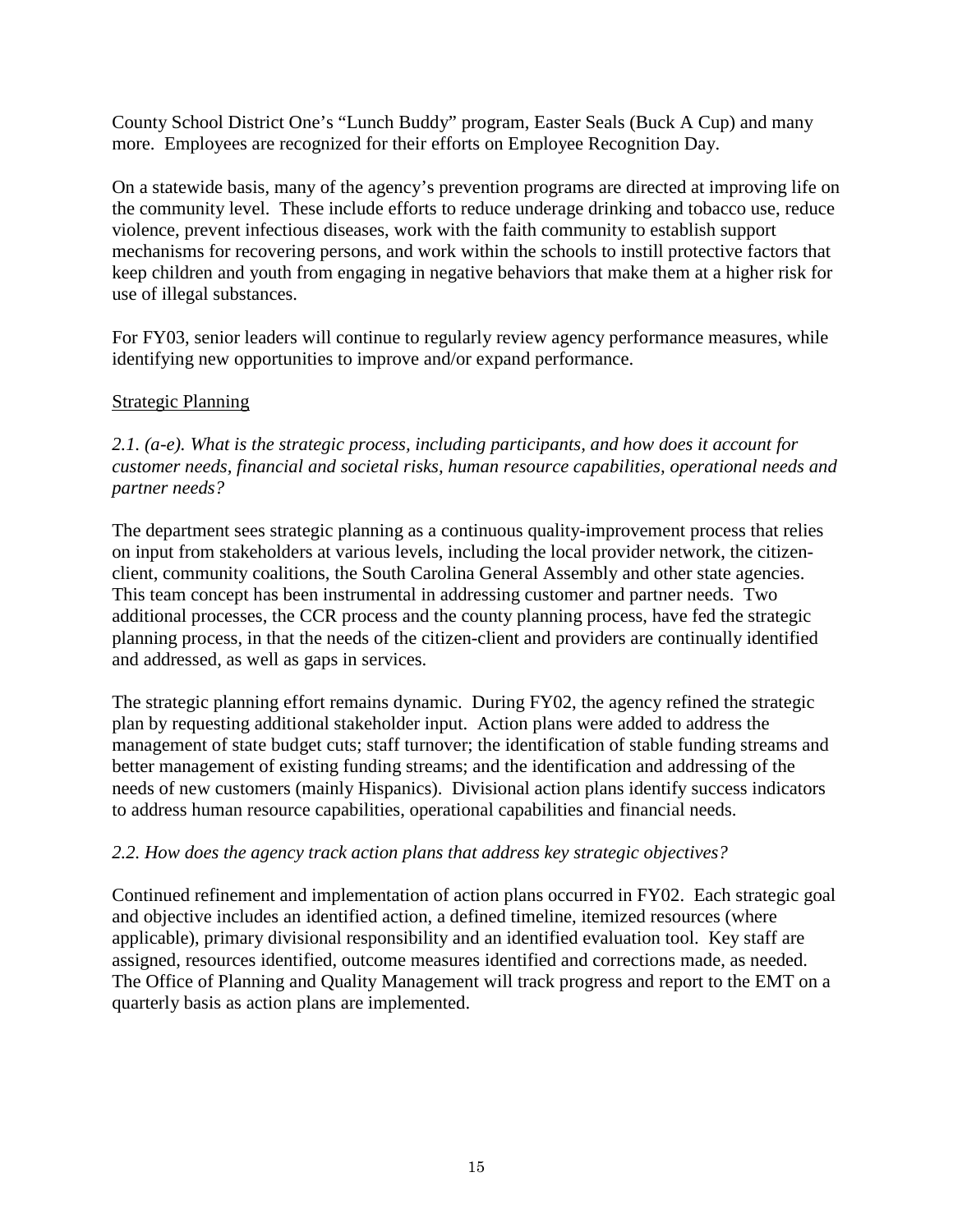#### *2.3. How does the agency communicate and deploy its strategic objectives, action plans and performance measures?*

Strategic objectives, action plans and performance measures are deployed and communicated externally through any number of channels, to include the county planning process, the formal committee structure of the local provider network, regional and statewide provider meetings, partnership meetings with various state agencies, and the agency's Web site and newsletters.

For FY03, the department will seek to link goals and objectives to customer requirements, and to benchmark strategies and assessments of organizational strengths and weaknesses.

#### Customer Focus

- *3.1. Who are the key customers and stakeholders?*
- *3.2. How do you determine who your customers are, and what are the key requirements?*

DAODAS has identified its customers as the citizen-client, their family members, the local provider network, state agencies with common citizen-clients, state and federal officials, and the South Carolina citizenry-at-large. Two additional customers were identified to include individuals with limited English proficiency (LEP) – mainly Hispanics – and the faith community.

It is important to note that in the delivery of healthcare services, certain populations are customers as a function of receiving federal block grant dollars or state funding. In addition, when accessing federal grants or private foundation funding, these funding sources often require new customers who are first-time "players" in the policy arena. And, in times of budget reductions, certain customers may be reprioritized.

During FY02, the strategic planning process continued to focus on better understanding customer requirements and identifying new customers. Key requirements have emerged from the inclusion of the provider network in the statewide strategic planning process and the local county planning process. Requirements also emerged as a product of participation in the provider network's standing and ad-hoc committee structure. These key requirements are dynamic and include a range of issues, from increased training and human resource development, to an administrative reduction in paperwork, increased technological needs, better communication and coordination between the department and the provider network, less duplication of effort, and the appointment of regional/provider points of contact.

DAODAS continued to segment the customers within the citizen-client community. Through the agency's former Division of Management Information and Research (MIR), underserved populations have been identified, to include children and youth, women and dually diagnosed clients, and the LEP population. Their needs are more complex, and during FY03, the agency will make an effort to further identify those needs, while designing prevention, intervention and treatment programs to address these needs.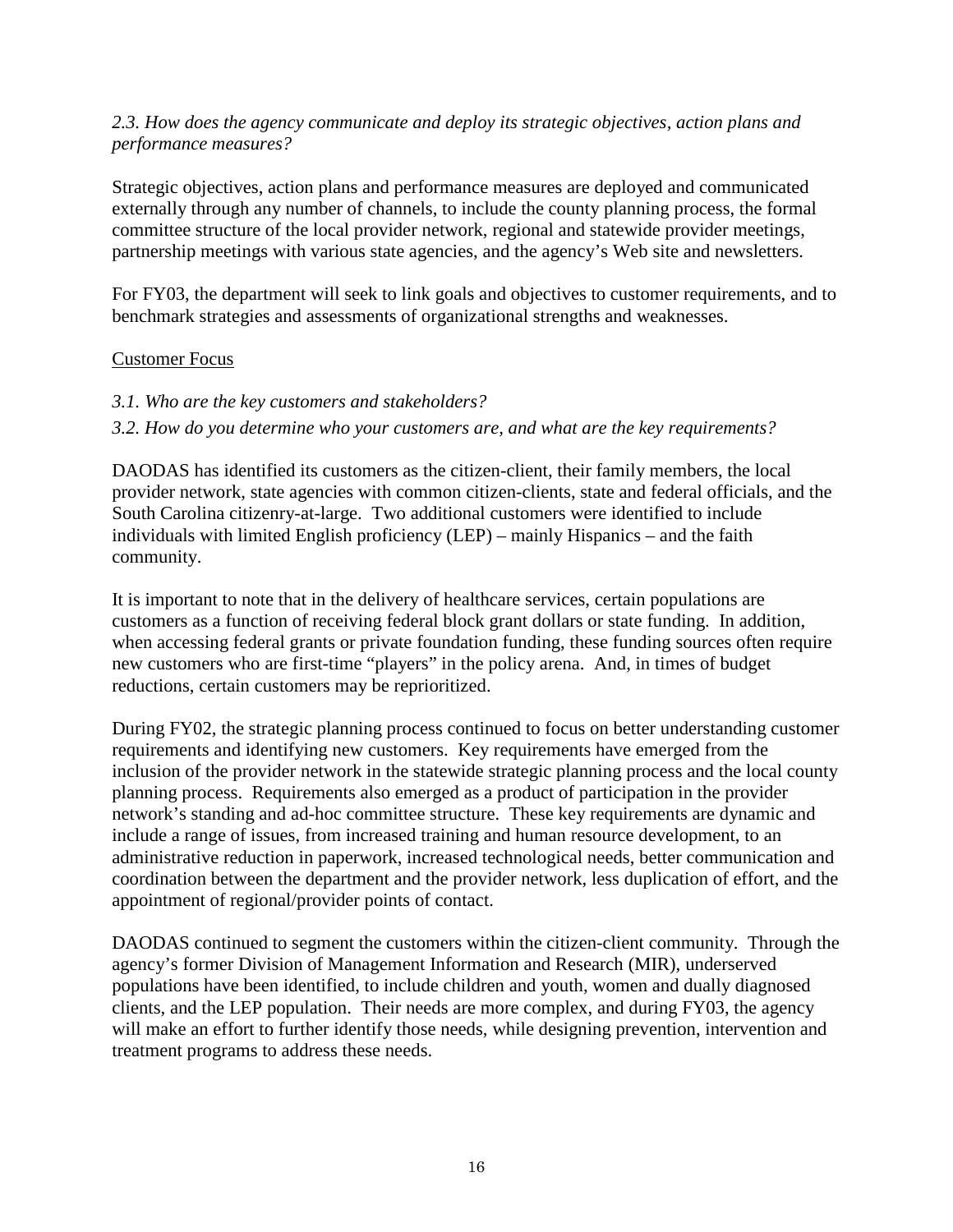In addition, the recovering community and the faith community have emerged as customers and important participants in the delivery of AOD services. These customers have emerged as a result of identifying best practices in order to better serve the citizen-client. In essence, it was a process of determining who was "not at the table." During FY02, the agency learned more about the faith community and its needs for participating in AOD service delivery. These needs include technical assistance in accessing grant dollars from federal and state agencies and technical assistance in planning, developing and implementing prevention programming. A plan has been developed to provide training in five areas to assist the faith community in meeting its objectives while working with the AOD service-delivery system.

#### *3.3. How does the agency keep listening and learning methods (communications) current with changing needs?*

#### *3.4. How does the agency use information from customers/stakeholders to improve services or programs?*

The statewide strategic planning process has incorporated a large number of avenues through which the provider network and other customers can provide input regarding the department's direction. [*These are listed under question 1.1 (a-c).*] This improves the department's ability to serve as an effective leader in the substance abuse field, and it improves communication by gaining knowledge of those issues that are deemed to be critical to the provider network as a customer group. In addition, the annual CCR process has provided DAODAS with an invaluable opportunity to identify and address the concerns of the local provider network firsthand.

The provider network committee structure continues to be the main listening and learning method for keeping the department current with changing customer needs. This effort is based on working together, either through teams or through standing and ad-hoc committees, to address any needs/requirements that may arise. This effort also can include additional stakeholders other than the provider network, as partner requirements sometimes involve bringing many actors to the table for discussion, review, decision and evaluation purposes.

The department has worked toward increasing communication during FY02, continuing to hold many forums to share best practices, disseminate national and state alcohol and drug abuse information, update the provider network on the direction of the department and adjust the strategic goals and objectives that resulted from a difficult budget year. The department asks for feedback, not only during these meetings, but also through personal contacts with the agency director or any member of the EMT. This system is informal, yet effective in gaining the knowledge of customer requirements.

In addition, the department maintains an Office of the Ombudsman, which acts as a liaison between the department and the provider system. Customer complaints, which are lodged with the department's ombudsman, sometimes act as a catalyst to examine processes for update or deletion in total, and therefore can be a key process for listening and learning more about customer requirements.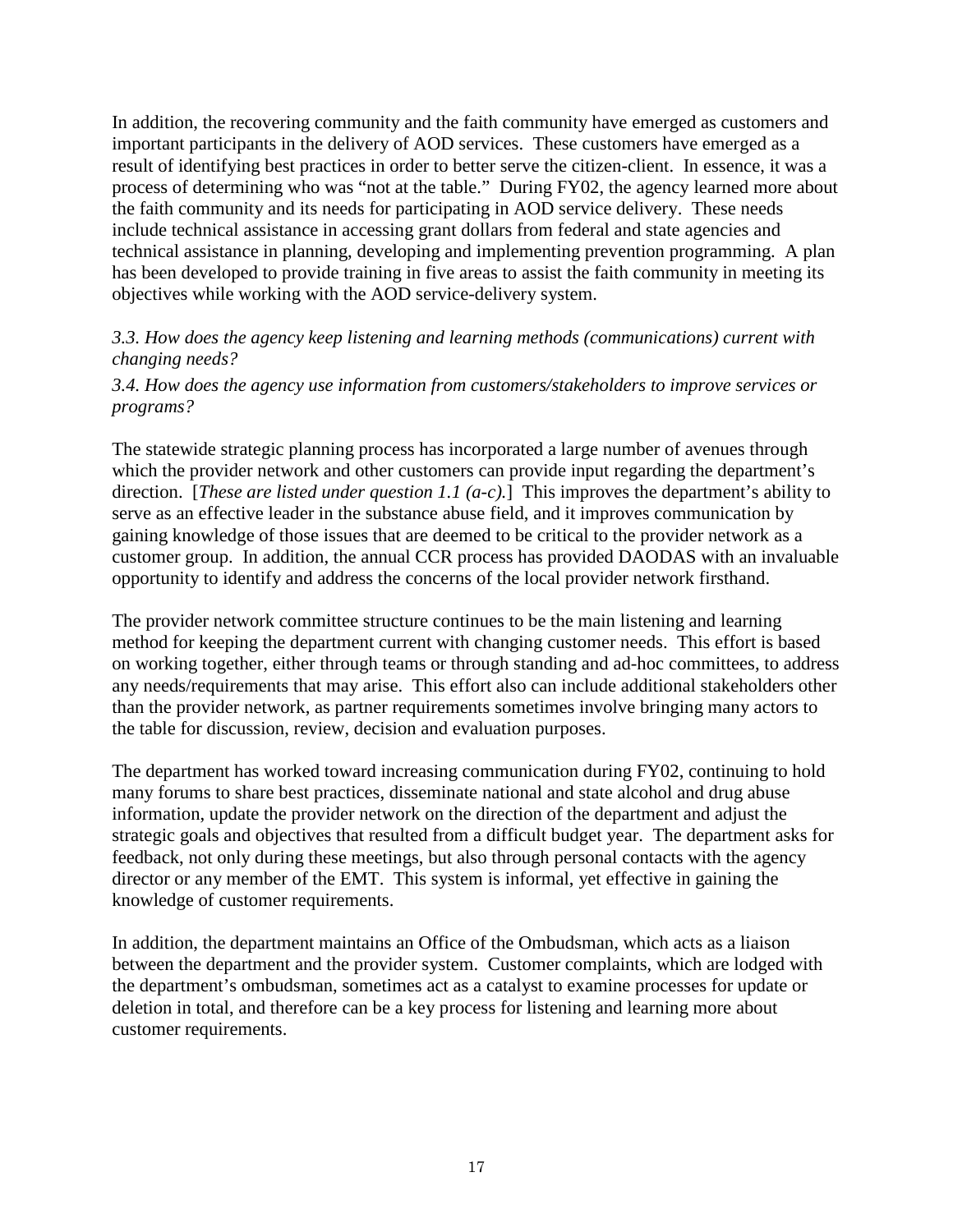The department also handles and tracks complaints that may occur while implementing ADSAP. These complaints are analyzed and used as learning tools in the dissemination of information during ADSAP provider quarterly meetings and are basis of problem solving statewide.

DAODAS continues to work with its provider network as one of its chief customer groups. The agency has sought to better understand the providers' requirements by working within its committee structure and within the county planning process. As a result, the quality of care delivered by the provider network is addressed, along with significant opportunities to address customer needs around national accreditation, treatment outcomes, quality assurance standards and other contractual/financial concerns.

#### *3.5. How does the agency measure customer/stakeholder satisfaction?*

One measure utilized to determine customer satisfaction is a feedback survey forwarded to the provider network as part of the CCR report that each provider receives after the process is completed. The provider network is encouraged to rate DAODAS on its effectiveness during the review. The FY02 survey indicates that 94 percent of respondents feel the review process was beneficial to their agency and met the needs of their staff. In FY02, county feedback continued to reflect that reviews focusing on the provision of technical assistance were helpful in maintaining continuous quality improvement and that the attempt to survey front-line local provider staff on the CCR process was important to their understanding of the technical assistance provided.

The local provider network utilizes various survey instruments to measure customer satisfaction that range from internal surveys to the statewide client outcomes system (as required by the GPRA), which also measures client satisfaction. These instruments measure the satisfaction of clients with their facilities, accessibility, courtesy, professionalism and treatment results. CARF requires that the provider measure customer satisfaction as a part of the overall agency outcomes-management system. The department is using FY01 GPRA data to set a benchmark for client satisfaction. For the last three quarters of FY01, 96 percent of all clients were satisfied with the services they received, and 95 percent would recommend the program. For the first three quarters of FY02, 95 percent of all clients were satisfied with services they received, and 95 percent would recommend the program. Therefore, satisfaction among the client population has remained stable.

#### *3.6. How does the agency build positive relationships with customers and stakeholders? Indicate distinctions between customer groups.*

Primarily, the agency uses the standing and ad-hoc committee structure of the provider network to build a positive relationship with the provider community. These channels also offer the opportunity for feedback and refinement and help set the agency's direction. The agency also offers a range of training and professional-development opportunities to assist in developing a positive relationship, not only with the provider community, but also with other providers of AOD services and sister state agencies with common citizen-clients.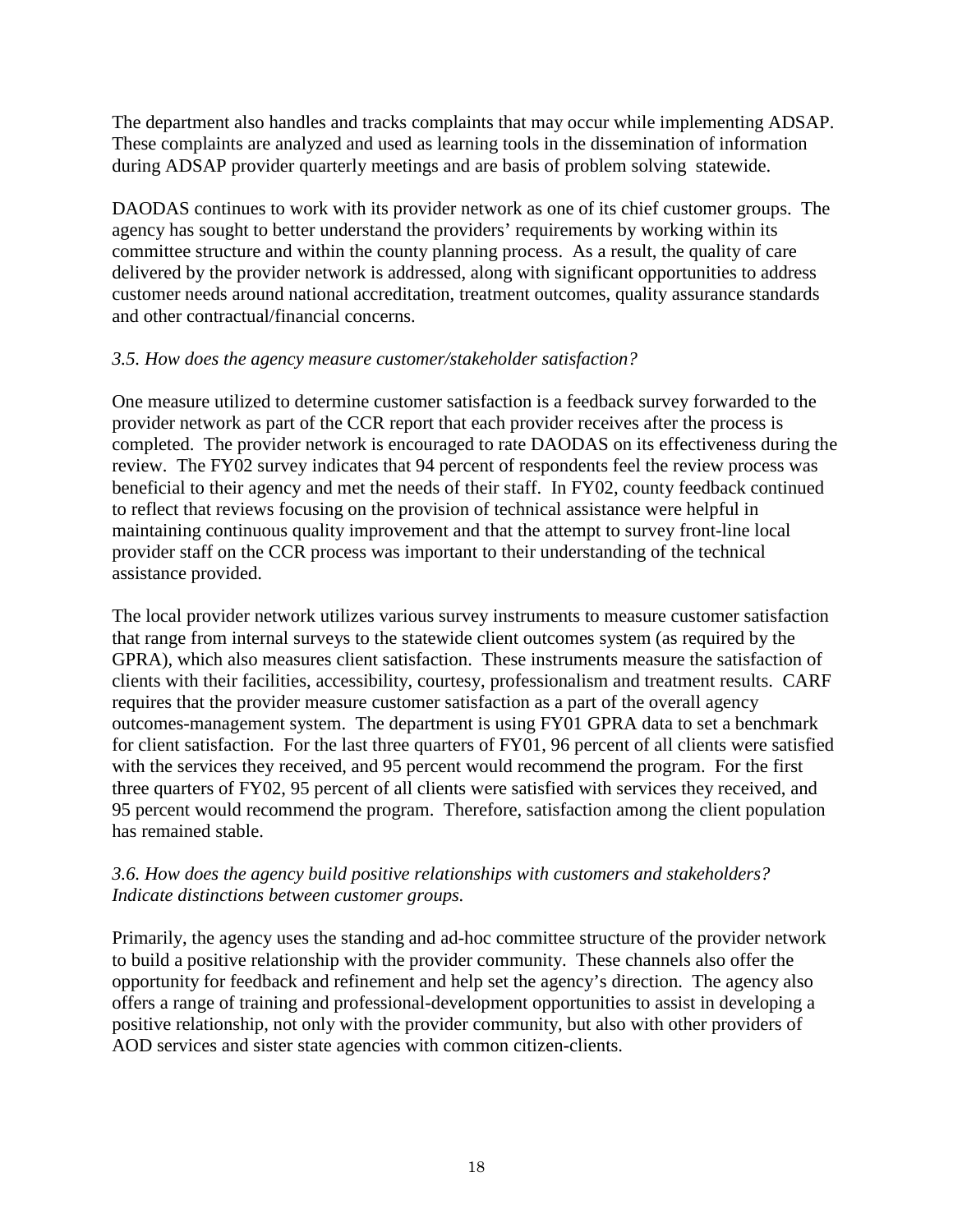To reach the citizen-client, the agency uses a variety of tools and techniques to build positive relationships to address the needs and interests of various constituencies, including the general public and other special populations in need of AOD information and assistance. Specific activities include several communication strategies. The department places major emphasis on developing numerous types of printed materials to reach various target audiences, including *The Big Issue*, an external newsletter with a circulation of approximately 4,500 subscribers. The department also maintains THE DRUGSTORE Information Clearinghouse, a statewide resource that houses a variety of ATOD-related information. Information is disseminated to the local provider network and to the general public as requested.

The department places major emphasis on efforts to use the mass media to reach diverse constituency groups. In FY02, the department continued to implement the Partnership for a Drug-Free South Carolina, a statewide media campaign designed to promote awareness of the problem of illicit drug abuse. In addition, the department implemented a media campaign designed to illustrate the parallels between coaching and parenting. This campaign featured the head football coaches from the University of South Carolina, Clemson University and South Carolina State University, who encouraged parents to get their children involved with athletics and other organized activities at a young age – a prevention tool with proven success. During FY02, the department also created two new public services messages, one that stressed the importance of adult role models in the lives of young people and one that raised awareness of the dangers of prescription drug abuse.

The department also manages a comprehensive Web site that contains a wealth of information about the statewide system of the local provider network, as well as information about specific issues and concerns related to substance abuse. Additionally, the department operates two tollfree numbers that the public can use to locate the county alcohol and drug abuse authorities and to access various printed materials available in the clearinghouse.

The department further builds a positive relationship with the South Carolina community-atlarge by designating an internal community liaison to engage the community in activities to prevent problems related to the use of alcohol, tobacco and other drugs, particularly among youth.

Prevention programming is targeted toward the South Carolina citizenry-at-large, with emphasis on community-based and youth programming. Prevention strategies are designed to determine community needs first, through such methods as focus groups, surveys and other needsassessment instruments. This is followed by program design and implementation, and then by evaluation. Evaluation is targeted toward six principles of effectiveness, as set by CSAP. CSAP is also in the process of setting national standards for prevention outcomes, which will be adopted by DAODAS when finalized.

The department also works with the South Carolina General Assembly to promote its mission of providing prevention, intervention and treatment services to reduce the negative effects of the use and abuse of alcohol and other drugs. Specifically, the agency works closely with the House Ways and Means Committee and the Senate Finance Committee to underscore the need for maintenance funding for its services and providers, and also to underscore the need for additional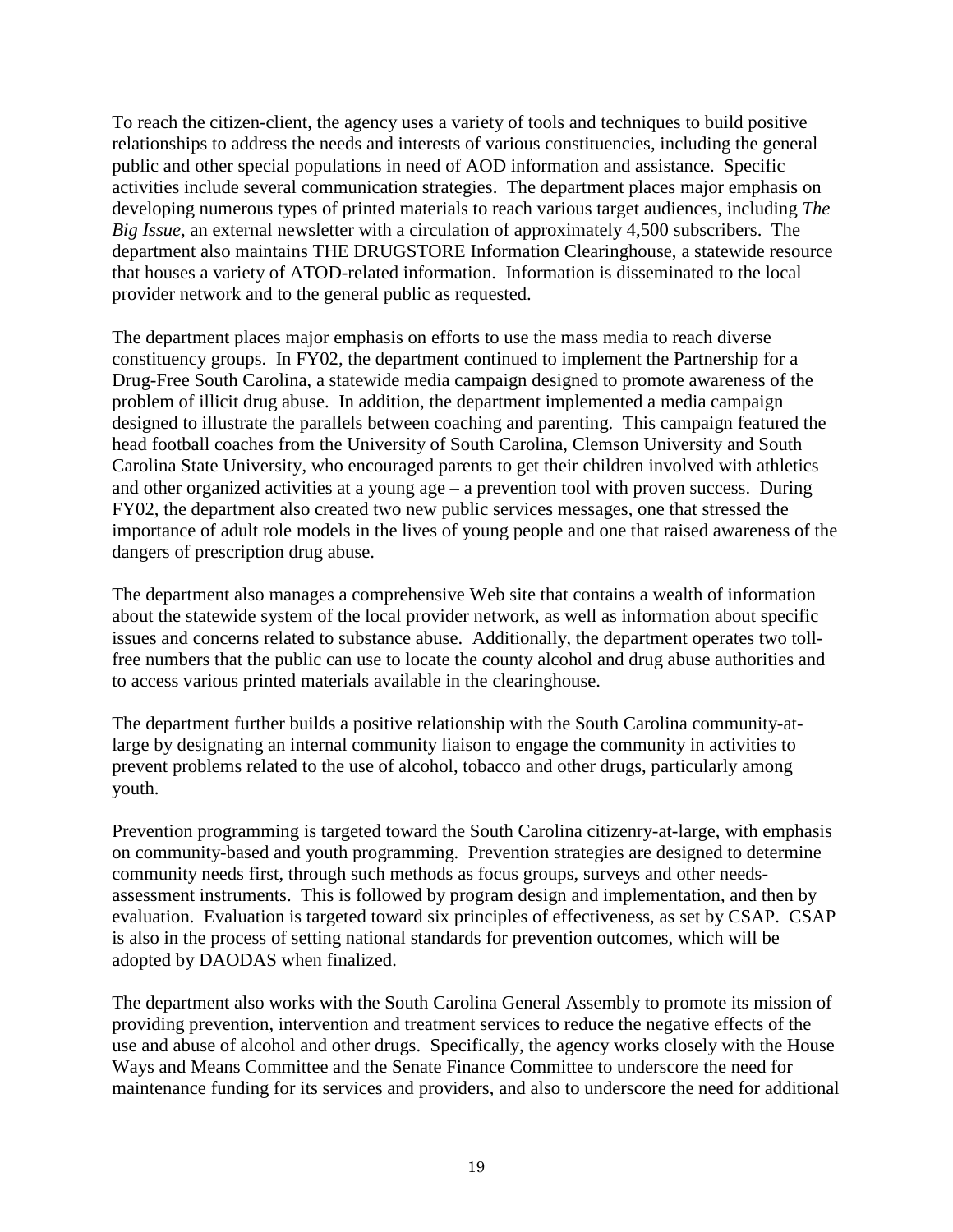access for Medicaid clients and Medicaid coverage. The agency works closely with the local provider network to access individual legislators to support the agency's mission and resulting program offerings.

The department has built strong collaborative relationships with other state agencies and community coalitions to reach underserved populations and to provide a range of prevention, intervention and treatment services. Notably, these agencies include the South Carolina Department of Education; state and local law enforcement agencies (South Carolina Department of Corrections, South Carolina Department of Public Safety, DPPPS and DJJ); DSS; and DHHS. The department is also leading the development and implementation of a faith-based model to work with the faith community in building awareness of the problem of substance abuse, as well as to seed community efforts to assist the recovering individual. During FY02, and as mentioned, the department implemented a federal grant to focus on and emphasize the development and implementation of community coalitions to provide science-based prevention efforts.

For FY03, the department will continuously evaluate and improve methods to determine customer requirements, identify future customers and their needs, and seek to build loyalty from its most valued customers.

#### Information and Analysis

#### *4.1. How does the agency decide which operations, processes and systems to measure?*

As a federal block grant recipient, the department is required to meet certain federal mandates and to measure certain processes and systems. Block grant regulations require the state to earmark funding for defined populations and services (women, intravenous drug abusers, HIV clients, prevention services). As a result, the department has agreed to ensure that these earmarked funds are provided to the identified populations or for the identified service by contracting with the local provider network, or with other entities that can reach the population or provide the required service. The department ensures that 100 percent of the required earmarked funds meet the set-aside requirement in each federal block grant year. The federal block grant also requires the state to measure outcomes per federal criteria, and therefore the department has instituted a statewide client-outcome system to gauge AOD use, recovery, health status, employment, educational status and client satisfaction, among others. These measures, required by the GPRA, are further detailed under question *7.4.*

The department also tracks contract objectives meant to increase the effectiveness of treatment and to ensure timely access to care. These "Goals of Effectiveness" were added as a direct result of identifying best practices across the country.

The department has also identified and developed processes and systems based on its historical experience in providing AOD services. Trends have been identified through various systems (desk audits, Medicaid audits, quality assurance audits, feedback, provider network meetings), and the agency has responded by developing various measures specific to the identified trend. For example, over time, the agency identified a trend in which ADSAP services consisted of a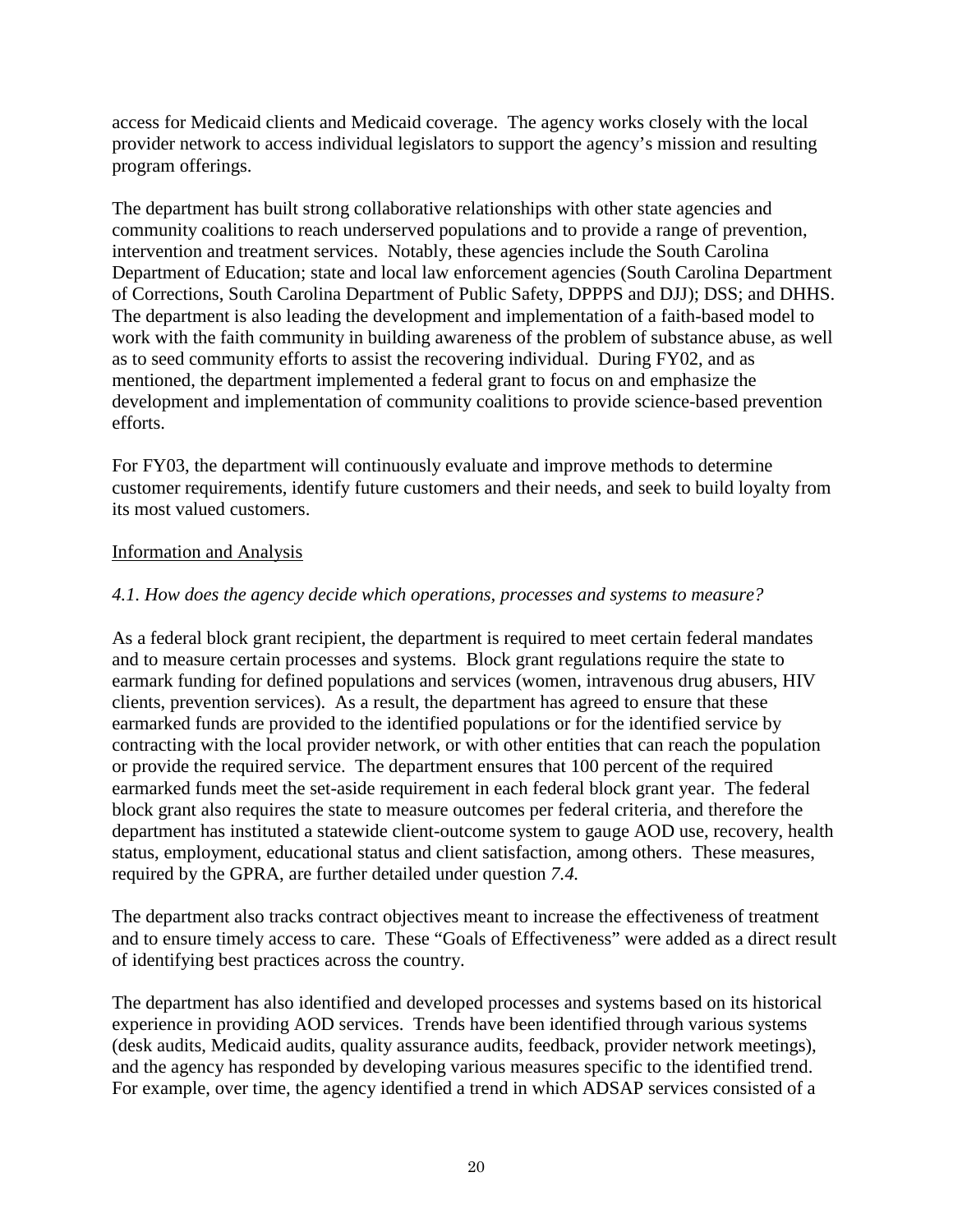wide variety of curricula provided to customers across South Carolina. To standardize performance, the department instituted one curriculum, now in its fourth year. Along with the curriculum, the agency implemented a system of certification for each provider. This certification includes indicators that address program quality, adherence to state administrative requirements/state law and client outcomes. These measures are tracked for certification purposes and act as indicators for provider performance.

The department has identified key operations, processes and systems through its strategic planning process. The action plans include a range of evaluation tools and measures as tied to a strategic goal. For example, the strategic planning process has indicated a need for better communication and collaboration with the local provider network. To meet this need, the agency has instituted an internal process for tracking response time to written correspondence. Continued efforts will be made in FY03 to set a goal for responding to inquiries and the evaluation of these efforts.

All the identified measures are tied to the agency's strategic goals, action plans and the overarching goal. A key challenge during FY03 will be for the department to continue to identify which operations, processes and systems to measure, and then to set those measures using the available data.

#### *4.2. How does the agency ensure data quality, reliability, completeness and availability for decision-making?*

#### *4.3. How does the agency use data/information analysis to provide effective support for decisionmaking?*

Data are amassed from many sources, but primarily through the department's Office of Management Information and Research (MIR). MIR has instituted detailed quality, reliability and completeness standards to ensure its accuracy and availability for decision-making. This includes elements on the reporting of data to the department from the local provider network, the review of such data for their integrity and submission of the data to the federal Center for Substance Abuse Treatment (CSAT). DAODAS has always averaged a recorded accuracy well above 99.5 percent every month, and did so in FY02, as independently verified by CSAT.

The department collects data through other divisions and includes data on program quality and compliance, provider performance data and financial indicators. These data are available on a monthly and quarterly basis, and are reviewed by the various program and contract managers for completeness and reliability. Mid-course changes in direction are made when necessary.

The department also utilizes data from external sources for decision-making, more specifically from agencies and entities that share citizen-clients. Any service expansion or budget expenditure is thoroughly reviewed before commitments are made, using a range of measures that include a needs assessment, provider performance, resource overview and the ability to comply with applicable federal and state standards.

Another good example of analyzing data is the use of the information gathered from the annual CCR process. The department utilizes this process to identify best practices (benchmarks) for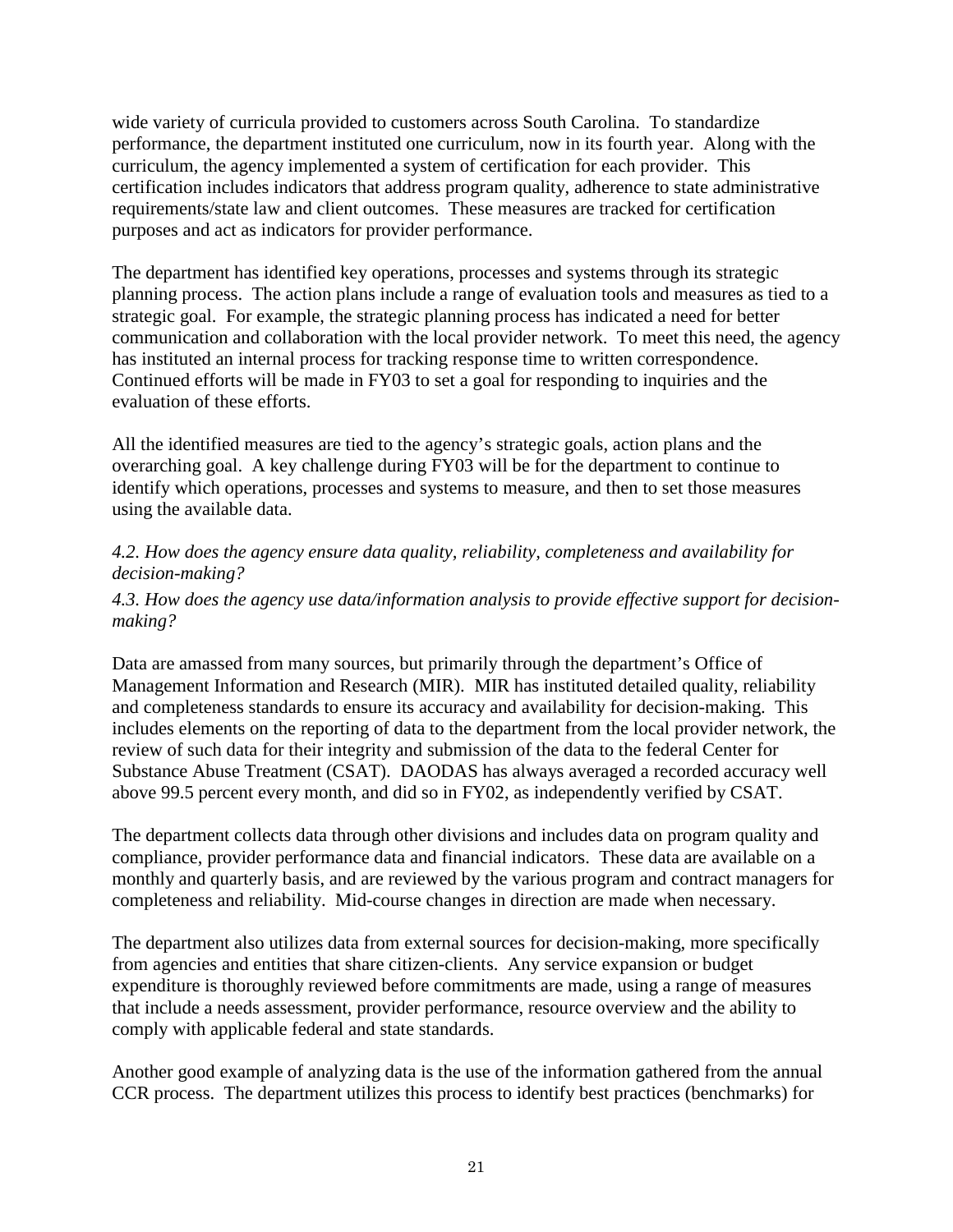replication throughout the state. In addition, information is gathered and analyzed from this process that assists the department in planning for future needs and identifying programmatic or financial areas that may need to be addressed on a local, regional or statewide basis.

#### *4.4. How does the agency select and use comparative data and information?*

The department has looked to the federal government and even internationally to identify benchmarks and best practices to improve overall provider performance and to set outcomes for the citizen-client. Best practices are also identified through the National Association of State Alcohol and Drug Abuse Directors (NASADAD) and other federal partner agencies, and on a statewide basis through the CCR process. Through the CCR process, the department selects best practices and uses identified comparative data to assist the local provider network in achieving the aforementioned "Goals of Effectiveness" and better client outcomes. This information also works to assist in increasing client access to services.

The department uses the "Goals of Effectiveness" as benchmarks meant to improve timely access to care and to engage clients in the continuum of care. See data listed under questions *7.2* and *7.4* for specific measures. These measures were based on clinical best practices as outlined by the U.S. Department of Health and Human Services (now the U.S. Department of Medicare and Medicaid Services), the U.S. Department of Public Health, the Substance Abuse and Mental Health Services Administration, CSAT, the American Society of Addiction Medicine, Canadian Best Practices and Kaiser Permanente.

The client outcome system conforms to the federal "gold standard," as outlined in the GPRA, and it meets all current requirements of the SAPT Block Grant, as well as of CARF.

The department has also looked internally for comparative data and information. Since 1994, the agency has operated The Bridge, a program designed to prevent the re-incarceration and/or the return to an AOD inpatient facility among adolescents who have been diagnosed with an AOD problem. For the past eight years, the program has been successful each year in meeting the goals of reducing recidivism, reducing alcohol and other drug use, reducing costs to the state and increasing life skills of this population. In fact, The Bridge has been recognized as a national benchmark for success by three separate federal organizations.

For FY03, the department will seek to develop new measures linked to the vision and overall mission of the agency, while also focusing on those measures that lead to success in depicting past and present performance.

#### Human Resource Focus

#### *5.1. How do managers/supervisors encourage and motivate employees?*

Division managers are encouraged to conduct regular meetings with their employees to provide information, elicit feedback, recognize accomplishments, and encourage and motivate employees as members of a team. Division managers are empowered to offer flexible work schedules to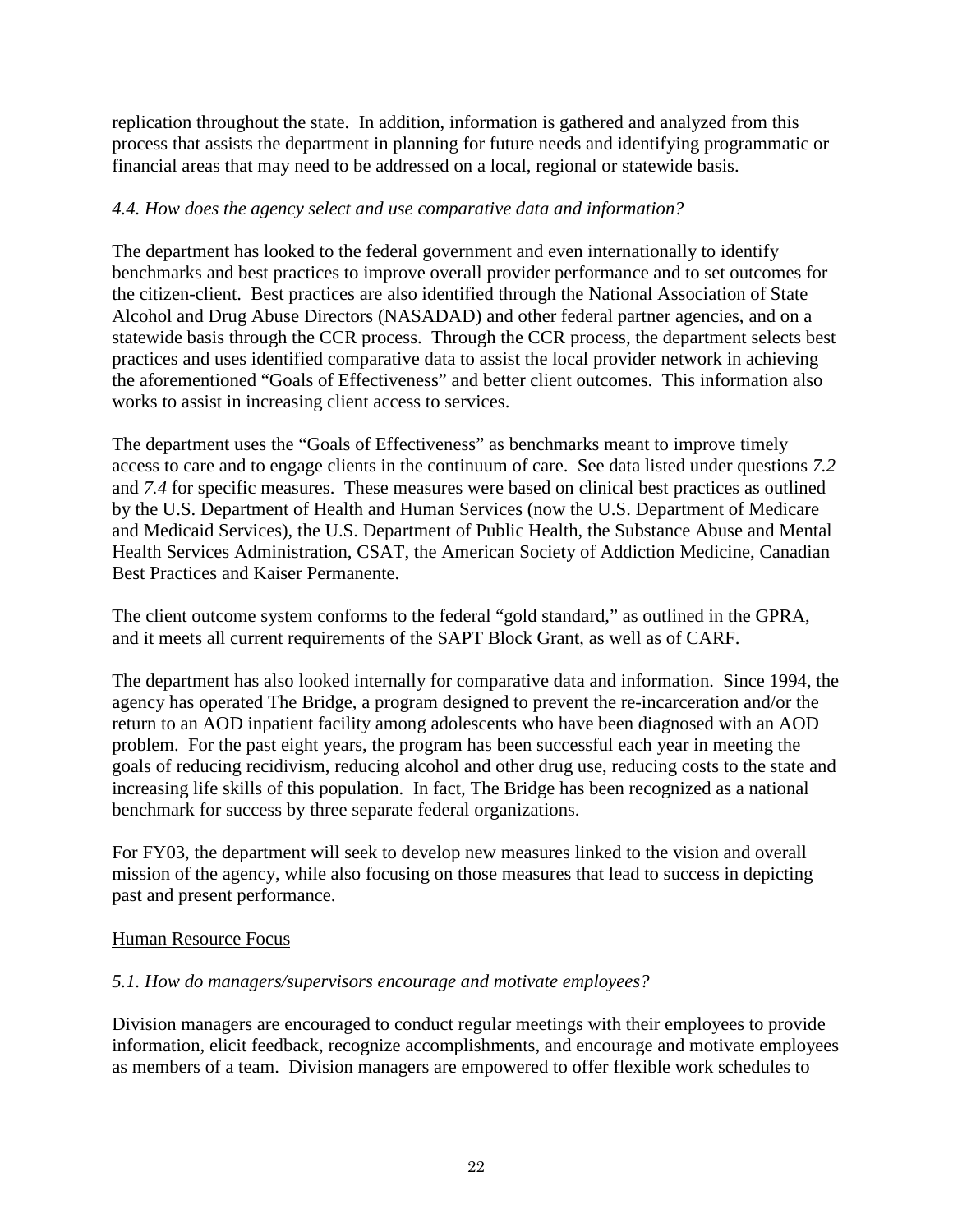allow for maximum individual productivity and job satisfaction. Additionally, the EPMS process allows managers to evaluate, encourage and motivate employees.

*5.2. How does the agency identify and address key developmental and training needs, including job skills training, performance excellence training, diversity training, management/leadership development, new employee orientation and safety training?*

In addition to trainings offered for county alcohol and drug abuse authorities and related providers of AOD services, the department is expanding its efforts to include additional training and staff development for DAODAS employees.

In an effort to gain a comprehensive understanding of training and professional development needs, the agency recently distributed a training-needs survey to all employees. This will be used as a tool to re-evaluate the agency's professional development and workforce planning program, and to ensure that individual professional development plans support the department's mission and contribute to accomplishing the goals and objectives of the strategic plan; support the department's values and philosophy; and develop among employees at all levels the knowledge, skills and attitudes needed for the success of the department. The agency's training and professional development plan will continue to include training that is required for all employees addressing diversity, management/leadership, new employee orientation, stress management and job safety.

DAODAS is meeting the external training requirements of the local provider network and other AOD providers. During FY02, the department held the South Carolina School for Alcohol and Other Drug Studies and offered training to 226 participants from a cross-section of state and local agencies. These participants attended courses on a variety of AOD-related topics. The department also held numerous other training events, serving thousands of participants throughout the state.

Additionally, in conjunction with the National Leadership Institute (NLI), a CSAT-funded group, the department continues to survey its provider network to gain knowledge of training needs that could be offered through the NLI, and to strive to offer those trainings. During FY02, the NLI provided a three-day training on marketing and strategic planning.

The agency is constantly looking for innovative ways to reward and recognize employee achievements, and to promote employee satisfaction. The agency is in the process of developing a more extensive flex and alternate work schedule policy to allow maximum job performance while maintaining a balance between work, family and outside activities. Implementation is expected in FY03. In addition, the department supports the educational goals of employees by allowing an individual to pursue higher education opportunities, while also assisting in defraying the cost when budget resources allow.

To enhance communication and motivate employees, the department has developed an enhanced monthly newsletter that includes articles on a variety of topics, including diversity issues, employee relations, benefits, management tips, and policies and procedures, as well as employee recognition and motivational articles. In addition, the department is in the process of renewing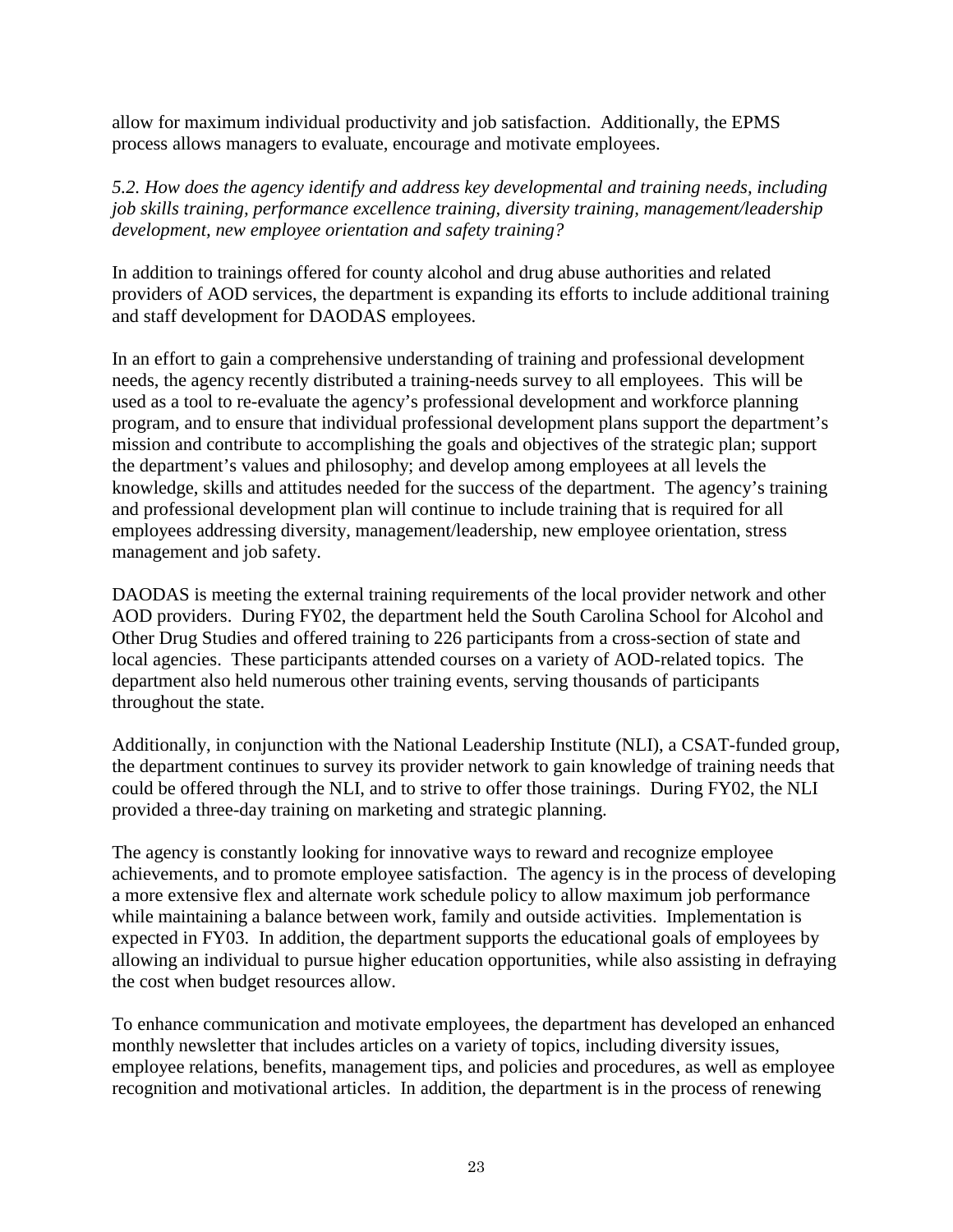its focus on an exchange program with the local provider network to allow new employees at DAODAS to be placed in local provider offices to observe their operations and receive hands-on experience at the county level (clinical and/or administrative).

The department continues to achieve its goals in the areas of employment opportunity, promotion and diversity and will continue to strive for even greater success in providing and implementing sustainable employee programs that enhance recruitment and retention efforts to ensure that equal opportunity is provided to all present and prospective employees regardless of race, color, religion, sex, national origin, age or physical disability.

### *5.3. How does the EPMS, including feedback to and from employees, support high performance?*

The state EPMS is the tool for evaluating job performance for all employees and allows feedback and exchange of communication with the employee. DAODAS conducts yearly trainings for employees to encourage ongoing communication and strengthen relevant processes. Employees have an equal level of responsibility for determining the requirements of his/her job and for the success criteria used in determining what tools and/or resources are needed. In addition, employees offer input into the actual performance by providing written accomplishments.

#### *5.4. What formal and/or informal assessment methods and measures does the agency use to determine well-being, satisfaction and motivation?*

Through several processes, employee satisfaction and well-being can be obtained. Upon employment with the agency, employees are encouraged (via employee orientation of both executive and non-executive staff) to provide feedback on a continual basis.

As stated earlier, the agency is considering the implementation of an employee-satisfaction survey to further determine opportunities for career development; satisfaction with management, compensation and benefits; training needs; and job satisfaction. The department anticipates implementation during FY03.

#### *5.5. How does the agency maintain a safe and healthy work environment?*

The department believes it has a responsibility to ensure a supportive, safe and healthy working environment for all employees. DAODAS has enhanced its Wellness Program by establishing a policy that allows employee time to be devoted to employee fitness, health and wellness. The department has recently developed an Employee Safety Program that addresses major components of emergency concerns. Continuous training on these programs is being developed for FY03. The agency also makes available to its employees a voluntary confidential jobretention service through the SCVRD. Processes are in place to address compliance with requirements of the Occupational Safety and Health Administration. In addition, the agency supports a smoke-free workplace and has had an air-quality test completed on its facility. The agency is in the process of evaluating the use of nicotine not only at the agency, but also throughout its provider system and its treatment programming. Internally, smoking-cessation classes for employees have been offered.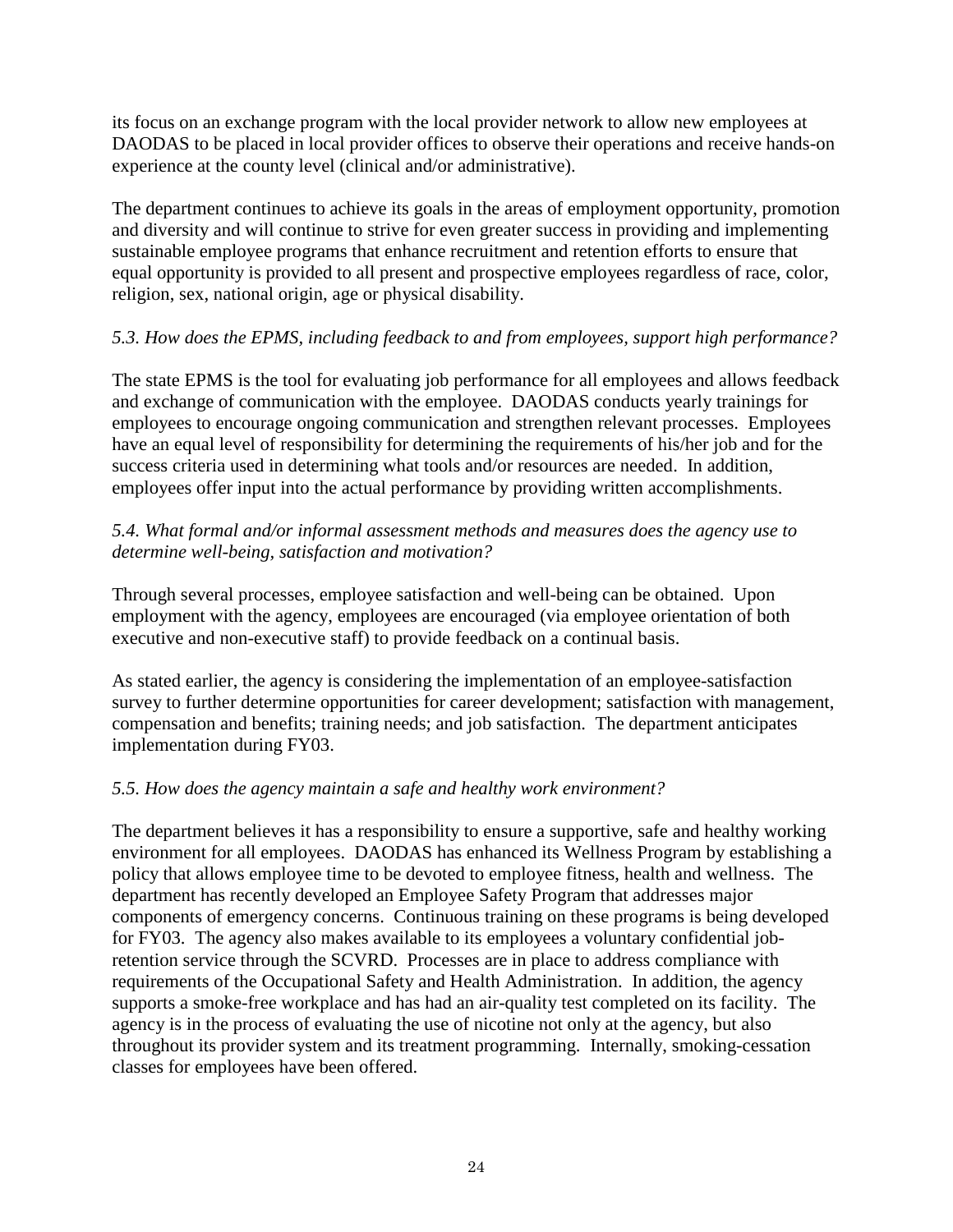#### *5.6. What is the extent of the agency's involvement in the community?*

The department participates in various community endeavors and charities. As stated earlier, some of these include the Salvation Army (Christmas Bell-Ringers), Good Health Appeal, memberships through professional organizations, various United Way programs, Red Cross campaigns, Easter Seals (Buck-A-Cup) and many more. Employees are encouraged to participate in community endeavors with agency support. Employees are recognized for their efforts on Employee Recognition Day.

The department works within the South Carolina community-at-large by designating an internal community liaison to engage the community in activities to prevent problems related to the use of alcohol, tobacco and other drugs, particularly among youth.

#### Process Management

*6.1. What are the key design and delivery processes for products and services, and how does the agency incorporate new technologies, changing customer and mission requirements, into design of delivery processes and systems?*

*6.2. How does the day-to-day operation of key production/delivery processes ensure meeting key performance requirements?*

*6.3. What are the agency's key support processes? How are these improved and updated? 6.4. How does the organization manage and support key supplier/partner interactions and processes to improve performance?*

There are three design and delivery processes that the department utilizes to meet its broader mission of achieving sustainable recovery for the citizen-client and reducing use, abuse and harm. These include the budget request process (state funding/local requests for proposals); the federal block grant application and disbursement process; and the contractual process with the local provider network, which is the key delivery process for funding of AOD services. The provider committee structure is fundamental in meeting changing customer needs and developing and communicating mission requirements, as well as supporting key partner interactions and processes to improve performance. Key processes are developed and changed according to customer input and needs. Staff from various DAODAS divisions also participate, which addresses the need for functional representation. Overall technical assistance and training are identified and provided to meet customer needs.

On a daily basis, key delivery and support processes help meet key performance requirements. These include the county planning process, as based on the state strategic plan and guided by customer input. The department sees these processes as intertwined and ongoing. The CCR process also ensures that providers are adhering to a range of performance indicators and measures, including the contractual "Goals of Effectiveness" and the GPRA client outcomes. The provider committee structure again is key to the success of these processes. Standing and ad-hoc committees meet on a monthly basis around specific issues that allow an opportunity for resolving problems and gaining feedback. Financial Quarterly Meetings are an example of a key support process that provides opportunities to meet key financial performance requirements through focused presentations, discussions and customer feedback.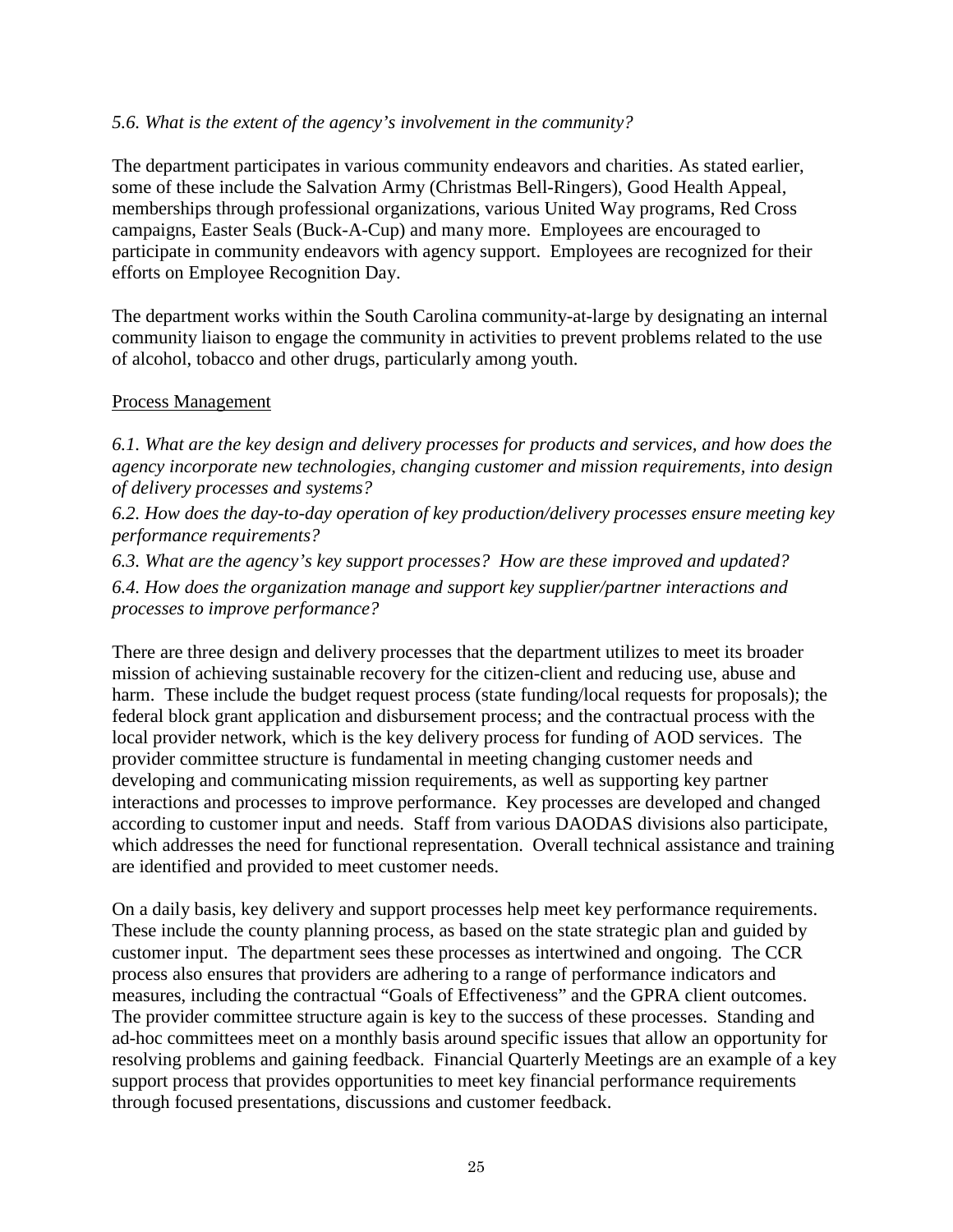Key support processes are updated and/or improved by focusing on the customer. For example, during the contractual process for FY02 and continued into FY03, the department worked with the local provider network to craft a new memorandum of agreement (MOA) that contains much "boilerplate" contractual language, but also sets expectations for the delivery of services. The MOA defines the relationship for the delivery of basic and extended services and allows for the tracking of resources and accountability of their use and results. This process was completed through the standing Accountability Committee and was finalized using a wealth of customer feedback.

To manage and support key partner interactions, the department has named an ombudsman to address issues as they arise within the provider community. Additionally, the Office of Planning and Quality Management acts as a key point of contact for providing business management, consultation, and technical assistance. Both of these are key points of contact that directly impact the achievement of key performance measures and act as a link in managing key partner interactions. In addition, the Office of Planning and Quality Management provides feedback on customer requirements to the EMT through a weekly "Flash Facts" document, which further strengthens senior management response to customers and bolsters continuous quality improvement.

The department also works with its sister state agencies to improve their performance. DAODAS has worked at length with DSS to provide services to chronic welfare recipients who may be suffering from AOD addiction. The department, through its contracts with its local provider network, has been able to expand wrap-around services to chronic welfare recipients and also expand AOD services to this population. The end result has been a successful effort at reaching this population, thus addressing the need of DSS to further impact welfare rolls in South Carolina.

For FY03, the department's challenge continues to be to better define and map its key daily and support processes, to set expectations (measures), and to track performance and to make adjustments. This may include the processes of future funding methodologies, future budget requests and funding statewide detoxification.

*Healthy People 2010* is a national health-promotion and disease-prevention plan that outlines objectives to increase the quality of a healthy lifestyle and seeks to reduce health disparities for the nation by the end of the decade. The Governor's Office and several directors of health and human service agencies, including DAODAS, chose 17 key indicators from the *Healthy People 2010* plan that were deemed most important for improving the health and well-being of children and adolescents in South Carolina. An interagency workgroup, which meets quarterly, links data and monitors progress across agency lines for tracking these priorities. Each agency has taken a lead in planning and implementing one or more outcomes. The *Healthy People 2010* indicators for which DAODAS is taking the lead are:

#### **Objective 16-17 – Increase abstinence from alcohol, cigarettes, and illicit drugs among pregnant women.**

(*Note: No data are available, but expected in October 2002*)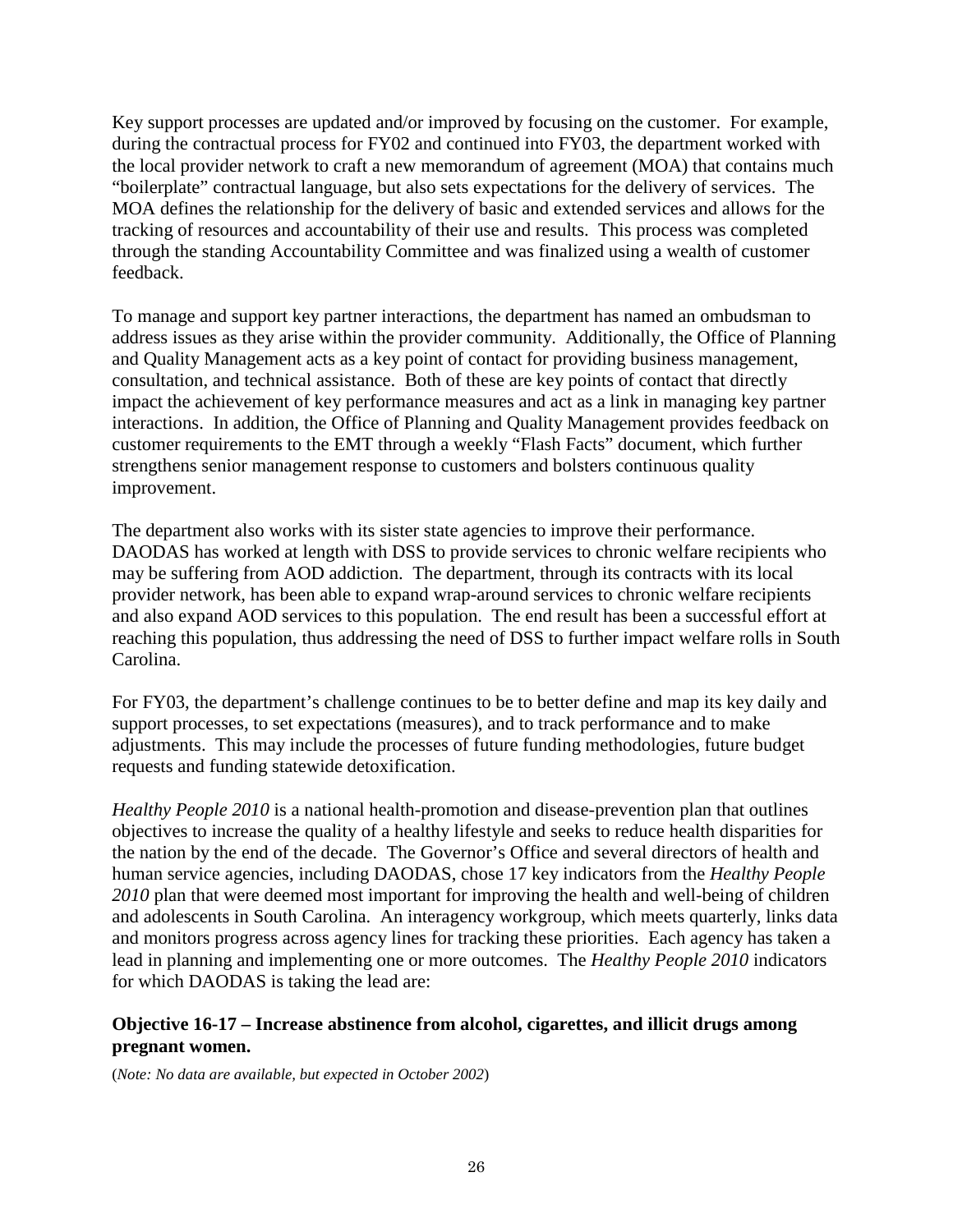#### **Objective 26-9 A. – Increase the age and proportion of adolescents who remain alcohol and drug free. Percentage of adolescents who first used when younger than 15.**

|           | <b>FY99</b>     | FY01   | 2010            |
|-----------|-----------------|--------|-----------------|
|           | <b>Baseline</b> | Actual | Target          |
| Alcohol   | 59%             | 57%    | 49%             |
| Marijuana | 29%             | 29%    | 24 <sup>%</sup> |

*Figure 6.a (Source: The 2001 Youth Risk Behavioral Survey, University of South Carolina [USC] School of Public Health.)*

| Objective 26-9 B. – Increase the percentage of high school seniors who never used. |  |  |
|------------------------------------------------------------------------------------|--|--|
|                                                                                    |  |  |

|           | <b>FY99</b>     | FY01   | 2010   |
|-----------|-----------------|--------|--------|
|           | <b>Baseline</b> | Actual | Target |
| Alcohol   | 17%             | 16.3%  | 20%    |
| Marijuana | 17%             | 44.4%  | 25%    |

*Figure 6.b (Source: The 2001 Youth Risk Behavioral Survey, USC School of Public Health.)*

#### **Objective 27-2 – Reduce tobacco use by adolescents. Percentage of students who used in the past month.**

|                  | <b>FY99</b>     | <b>FY01</b> | 2010   |
|------------------|-----------------|-------------|--------|
|                  | <b>Baseline</b> | Actual      | Target |
| Cigarettes       | 36%             | 27.6%       | 31%    |
| <b>Smokeless</b> | 8%              | 8.1%        | 5%     |
| Tobacco          |                 |             |        |
| Cigars           | 22%             | 17.6%       | 17%    |

*Figure 6.c (Source: The 2001 Youth Risk Behavioral Survey, USC School of Public Health.)*

#### Business Results

#### *7.1. What are the performance levels and trends for key measures of customer satisfaction?*

The department currently uses two measures to gauge customer satisfaction. As stated, the provider network is encouraged to rate DAODAS on its effectiveness during the CCR process, specifically on the usefulness of this process as an important component for assisting the provider in the areas of strategic management, clinical quality assurance, financial compliance and prevention services. For the past three years, provider surveys have indicated that a majority of all respondents felt the review process was beneficial to their agency as meeting the needs of their staff.

| <b>Provider Satisfaction/CCR</b> |       |  |  |  |  |  |
|----------------------------------|-------|--|--|--|--|--|
| <b>FY00</b>                      | FY02  |  |  |  |  |  |
| 100%                             | 95.8% |  |  |  |  |  |

*Figure 7.1 (Source: DAODAS Division of Constituent Services, Office of Planning and Quality Management; CCR FY00-02 Analysis.)*

The GPRA (statewide client outcomes system) measures client satisfaction, and the department has used FY01 data to set a benchmark for client satisfaction as reported during follow-up. For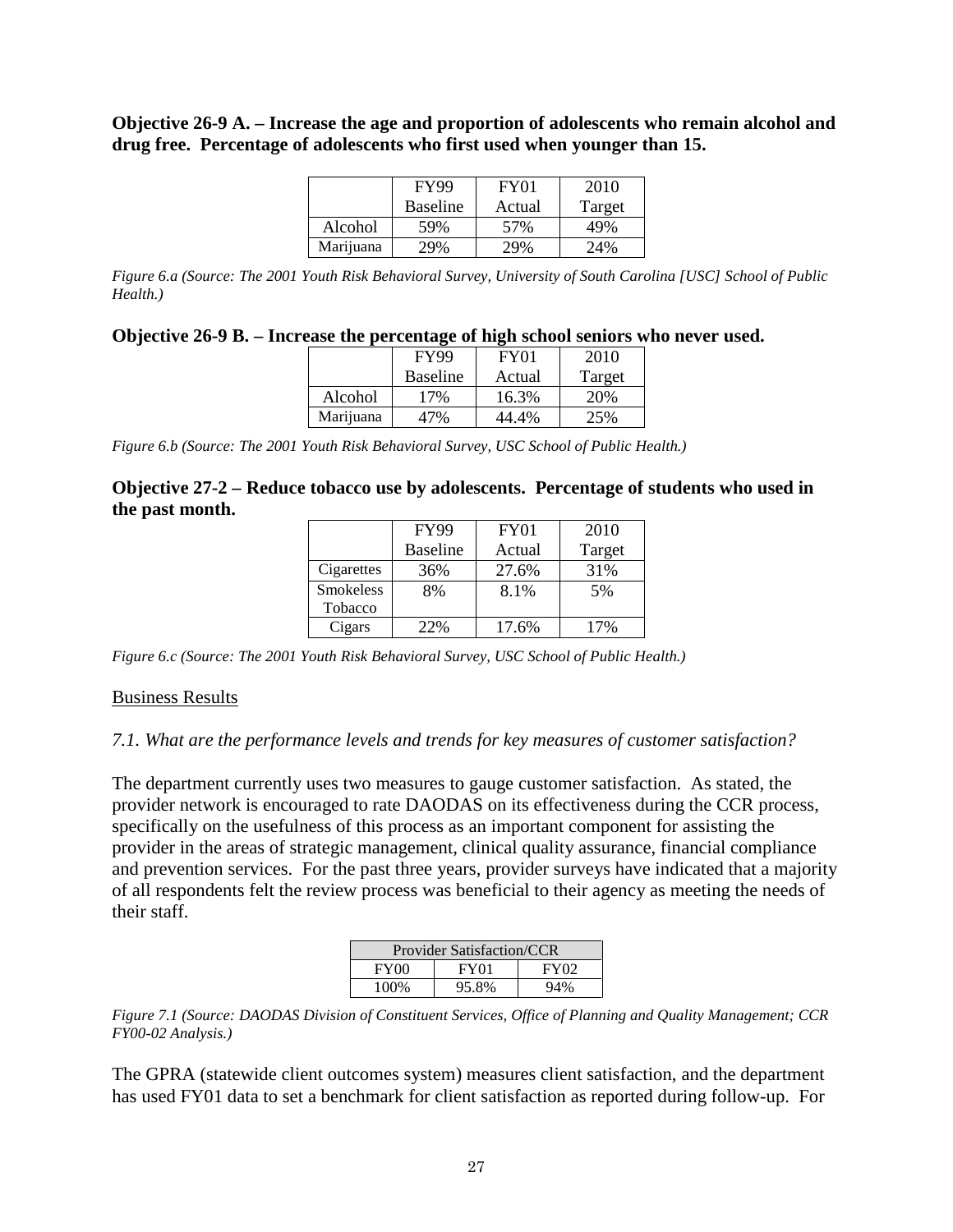the first three quarters of FY02, 95 percent of all clients were satisfied with the services they received, and 95 percent would recommend the provider. Client satisfaction rates have remained virtually unchanged for several years.

| <b>Client Satisfaction/CCR</b> |                  |                  |  |  |  |  |
|--------------------------------|------------------|------------------|--|--|--|--|
| FY00                           | FY <sub>01</sub> | FY <sub>02</sub> |  |  |  |  |
| 96%                            | 96%              | 95%              |  |  |  |  |

*Figure 7.1.b (Source: DAODAS Division of Constituent Services, Office of Planning and Quality Management; CCR FY00-02 Analysis.)*

*7.2. What are the performance levels and trends for key measures of mission accomplishment? 7.4. What are the performance levels and trends for key measures of partner performance?*

The following tables represent client outcomes that are key measures of partner performance and mission accomplishment. The department's overall strategic goal is to achieve sustainable recovery for the citizen-client, reducing use, abuse and harm, while ensuring access to treatment. These measures are taken from the GPRA (statewide client outcomes system) and the contractual "Goals of Effectiveness" (efficiency objectives or benchmarks designed to enhance client engagement and retention and to improve timely access to care and to engage clients in the continuum of care).

The client outcome information includes six quarters of available data, through the third quarter of FY02. The fourth quarter of FY02 is yet to be completed, since the outcome surveys are administered 60 days after discharge from services. Full client outcome data are expected past the September 13, 2002, due date of this report.

Specific client outcome data include: 1) the percentage of former clients using alcohol in the past 30 days; 2) the percentage of former clients using alcohol to intoxication in the past 30 days; 3) the percentage of clients using illegal drugs in the past 30 days; 4) the percentage of former clients using tobacco in the past 30 days; 5) the percentage of former clients using outpatient health care in the past 30 days; 6) the percentage of former clients unemployed or not employed in the past 30 days; 7) the percentage of former clients with dependent living arrangements or who are homeless; 8) the percentage of former clients using emergency room care in the past 30 days; 9) the percentage of former clients using outpatient health care for medical or emotional problems in the past 30 days; 10) the percentage of former clients using emergency room care for medical, emotional or AOD problems in the past 30 days; 11) the percentage of former clients arrested on any charge in the past 30 days; and 12) the percentage of student clients who were suspended, expelled or in detention in the past 30 days.

Specific client-retention data include: 1) assessment provided within three days of intake; 2) clinical service provided within seven days of assessment; 3) ADSAP provided within 30 days of assessment; 4) clinical follow-up service provided one day after detoxification care; 5) clinical follow-up services on provided between one and six days after residential care; and 6) clinical completion of treatment services.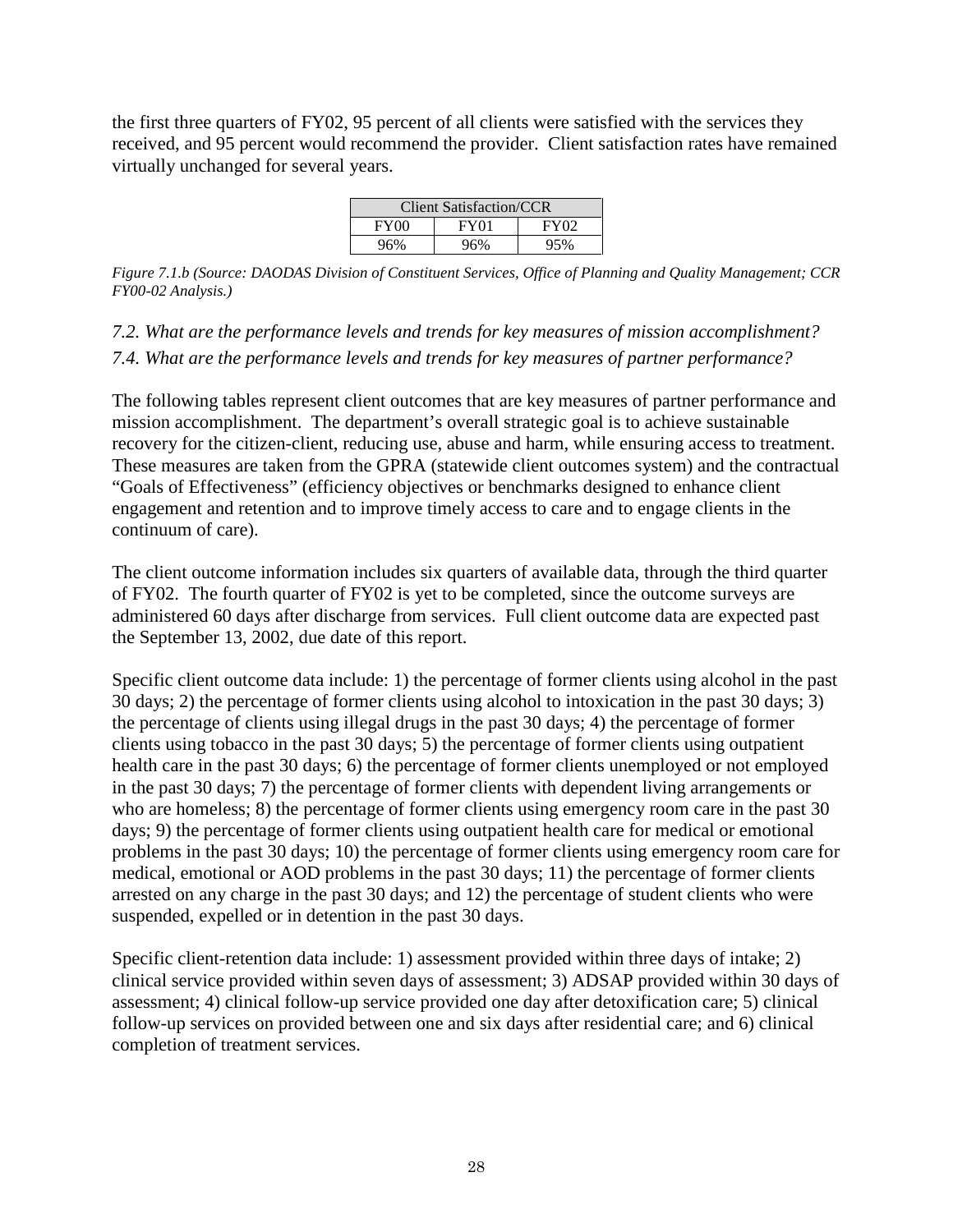#### **Client Treatment Outcomes**

#### Client Treatment Outcomes

Results for Matched Clients Measured at Admission, at Discharge and at Follow-up Follow-Up Surveys Conducted Two to Three Months After Client Discharge From Treatment Services 18-Month Analysis for Clients Completing Services Between October 2000 and March 2002

|                                                                                                                                            |           | Percentage of Matched Clients With | <b>Number</b><br>οf |         |  |
|--------------------------------------------------------------------------------------------------------------------------------------------|-----------|------------------------------------|---------------------|---------|--|
|                                                                                                                                            |           | Characteristic as Measured at:     |                     |         |  |
| <b>Client Characteristic or Measurement</b>                                                                                                | Admission | Discharge                          | Follow-Up           | Clients |  |
| Alcohol Use in Prior 30 Days Among Alcohol Problem Clients                                                                                 | 68.3%     | 39.5%                              | 31.4%               | 4,327   |  |
| Alcohol Intoxication in Prior 30 Days Among Alcohol Problem Clients                                                                        | 37.6%     | 21.6%                              | 8.6%                | 4,292   |  |
| Illicit Drug Use in Prior 30 Days Among Drug Problem Clients                                                                               | 63.8%     | 39.3%                              | 8.8%                | 2,752   |  |
| Tobacco Use in Prior 30 Days Among All Clients<br>Unemployed or Not Employed but Labor Force Eligible, Prior 30 Days,                      | 64.2%     | 55.4%                              | 59.4%               | 6,447   |  |
| Age $16+$                                                                                                                                  | 35.4%     | 32.2%                              | 27.9%               | 4,172   |  |
| Dependent Living Arrangement or Homeless, Prior 30 Days, Age 18+<br>Outpatient Health Care Use for Medical or Emotional Problems, Prior 30 | 24.7%     | 20.1%                              | 16.0%               | 5,776   |  |
| Days                                                                                                                                       | 11.4%     | 9.1%                               | 19.7%               | 2,679   |  |
| Emergency Room Use for Medical, Emotional, AOD Problems, 30 Days                                                                           | 6.4%      | 4.3%                               | 4.6%                | 2,676   |  |
| Arrested on Any Charge in Prior 30 Days<br>Student Clients Suspended, Expelled or in Detention, Prior 30 School                            | 8.9%      | 2.5%                               | 2.5%                | 2,644   |  |
| Days                                                                                                                                       | 18.2%     | 11.6%                              | 11.6%               | 352     |  |

*Figure 7.2/7.4.a (Source: DAODAS Division of Administrative Services, Office of Management, Information and Research; Unduplicated Clients/Matched Clients.)*

*Analysis* – From the above GPRA outcomes, it is clear that clients receiving services at the local level are getting better, reducing their AOD use, going back to work and staying in school. These are the key measures of mission accomplishment and partner performance.

(*Note: The one anomaly lies in the indicator around use of outpatient health care. As clients address their AOD abuse, they are better able to address other healthcare-related issues, and therefore, an increase in the use of outpatient health care is a byproduct of recovery*.)

#### **Efficiency Measures**

| <b>Efficiency and Effectiveness Measures</b>                                                                          |      |      |      |                            |      |                                     |                                            |           |
|-----------------------------------------------------------------------------------------------------------------------|------|------|------|----------------------------|------|-------------------------------------|--------------------------------------------|-----------|
| Timely Entrance into Services, Successful Completion of Services and Clinical Follow-Up After Discharge From Services |      |      |      |                            |      |                                     |                                            |           |
|                                                                                                                       |      |      |      |                            |      |                                     |                                            |           |
|                                                                                                                       |      |      |      | Performance by Fiscal Year |      |                                     | Goal                                       | N Clients |
| Efficiency and Effectiveness Measures                                                                                 | 1997 | 1998 | 1999 | 2000                       | 2001 | 2002                                | 2002                                       | 2002      |
| Assessment Within Two Days of Intake                                                                                  |      |      |      |                            |      |                                     | 49.6% 50.4% 49.1% 48.9% 64.0% 67.5% 65.7%  | 38,926    |
| Clinical Service Within Six Days of Assessment                                                                        |      |      |      |                            |      |                                     | 25.0% 32.0% 34.0% 33.9% 34.9% 35.6% 37.1%  | 20,085    |
| ADSAP Curriculum Within 30 Days of Assessment                                                                         |      |      |      |                            |      |                                     | 25.6% 46.1% 50.9% 56.0% 60.8% 64.7% 100.0% | 7,711     |
| <b>Client Completion of Treatment Services</b>                                                                        |      |      |      |                            |      | 42.5% 49.2% 58.8% 63.8% 59.7% 58.0% | 67.0%                                      | 33,548    |
| Clinical Follow-Up Within Three Days of Detox Discharge                                                               |      |      |      |                            |      | 29.0% 24.9% 13.0% 27.7% 18.8% 13.1% | 10.7%                                      | 3,011     |
| Clinical Follow-Up Within Seven Days of Residential                                                                   |      |      |      |                            |      | 42.5% 43.2% 47.6% 38.2% 35.8% 34.1% | 47.9%                                      | 182       |

*Figure 7.2/7.4.b (Source: DAODAS Division of Administrative Services, Office of Management Information and Research; Unduplicated Clients/Matched Clients.)*

*Analysis* – Trends in these efficiency measures have shown measured accomplishments throughout the late 1990s and into the millennium in on client treatment and retention.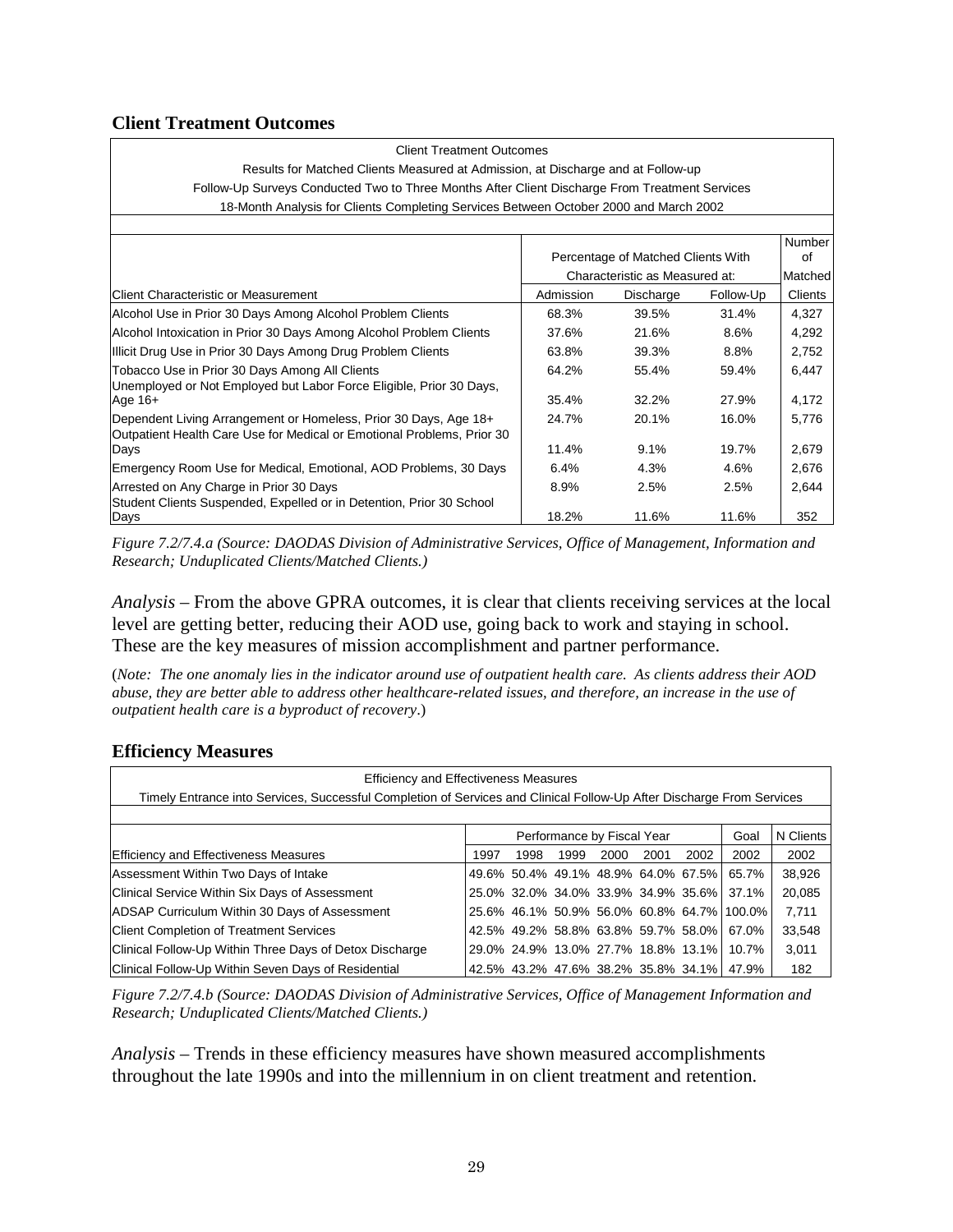#### **Youth Access to Tobacco Study**

| <b>Prevention Program Outcomes</b>                          |                                                              |                                                       |      |      |      |      |      |      |      |      |
|-------------------------------------------------------------|--------------------------------------------------------------|-------------------------------------------------------|------|------|------|------|------|------|------|------|
| Percentage Selling Cigarettes to Underage Youth, Ages 14-17 |                                                              |                                                       |      |      |      |      |      |      |      |      |
|                                                             | Performance by Calendar Year                                 |                                                       |      |      |      | Goal |      |      |      |      |
| <b>Prevention Program Outcomes</b>                          | 1994                                                         | 1995                                                  | 1996 | 1997 | 1998 | 1999 | 2000 | 2001 | 2002 | 2002 |
| Percentage Selling Cigarettes to Youth Ages 14-17           | 63.2% 54.2% 41.3% 22.6% 24.7% 19.8% 18.7% 17.1% 15.5% <20.0% |                                                       |      |      |      |      |      |      |      |      |
| Total Number of Purchase Attempts Conducted                 |                                                              | 1,915 1,703 2,081 3,562 4,045 4,291 4,536 4,451 4,818 |      |      |      |      |      |      |      |      |

*Figure 7.2/7.4.c (Source: DAODAS Division of Administrative Services, Office of Management Information and Research; Unduplicated Clients/Matched Clients.)*

*Analysis* – *See Question 7.5, Key Measures of Regulatory and Legal Compliance, for explanation.*

As another important measure of partner performance and mission accomplishment, the department utilizes the CCR process to measure for uniform and continuous quality improvement as an important component for assisting the provider in the areas of strategic management, clinical quality assurance/clinical supervision/case review, Medicaid, financial compliance and prevention services. FY02 was another year of improvement for the providers in all areas. The following table shows the trend in this improvement since 1997.

| <b>Functional Areas</b>           | <b>FY97</b> | <b>FY98</b> | <b>FY99</b> | <b>FY00</b> | <b>FY01</b> | <b>FY02</b> |
|-----------------------------------|-------------|-------------|-------------|-------------|-------------|-------------|
| <b>Financial Compliance</b>       | 65%         | 65%         | 91%         | 89%         | 88%         | 93%         |
| <b>Clinical Quality Assurance</b> | <b>NA</b>   | <b>NA</b>   | 86%         | 91%         | 97%         | 97%         |
| Prevention, Resource Center, HIV  | 97%         | 76%         | 95%         | 91%         | 98%         | 99%         |
| <b>Strategic Management</b>       | N/A         | N/A         | N/A         | N/A         | 89%         | 98%         |

#### **PERCENTAGE OF AGENCIES IN COMPLIANCE**

*Figure 7.2/7.4.d (Source: DAODAS Division of Constituent Services, Office of Planning and Quality Management: FY97-02 CCR Analysis.)*

In the area of partner performance, the department has worked closely with DSS and contracts for TANF funding for the Partners in Achieving Independence through Recovery and Self-Sufficiency Strategies (PAIRS) project. This effort involves TANF-eligible individuals and seeks to improve their overall quality of life through AOD education, assessment, treatment, relapse prevention, and transitional and wrap-around services.

The FY02 statistics show that 76.5 percent of the 2,212 DSS clients identified by case managers have some form of an AOD issue that impacts their ability to obtain/maintain gainful employment and/or parent their own children. Of those who participate in the PAIRS project, 62 percent who receive some level of intervention, intensive case management, transitional and wrap-around services are able to exit the welfare rolls with stable employment. Statistics also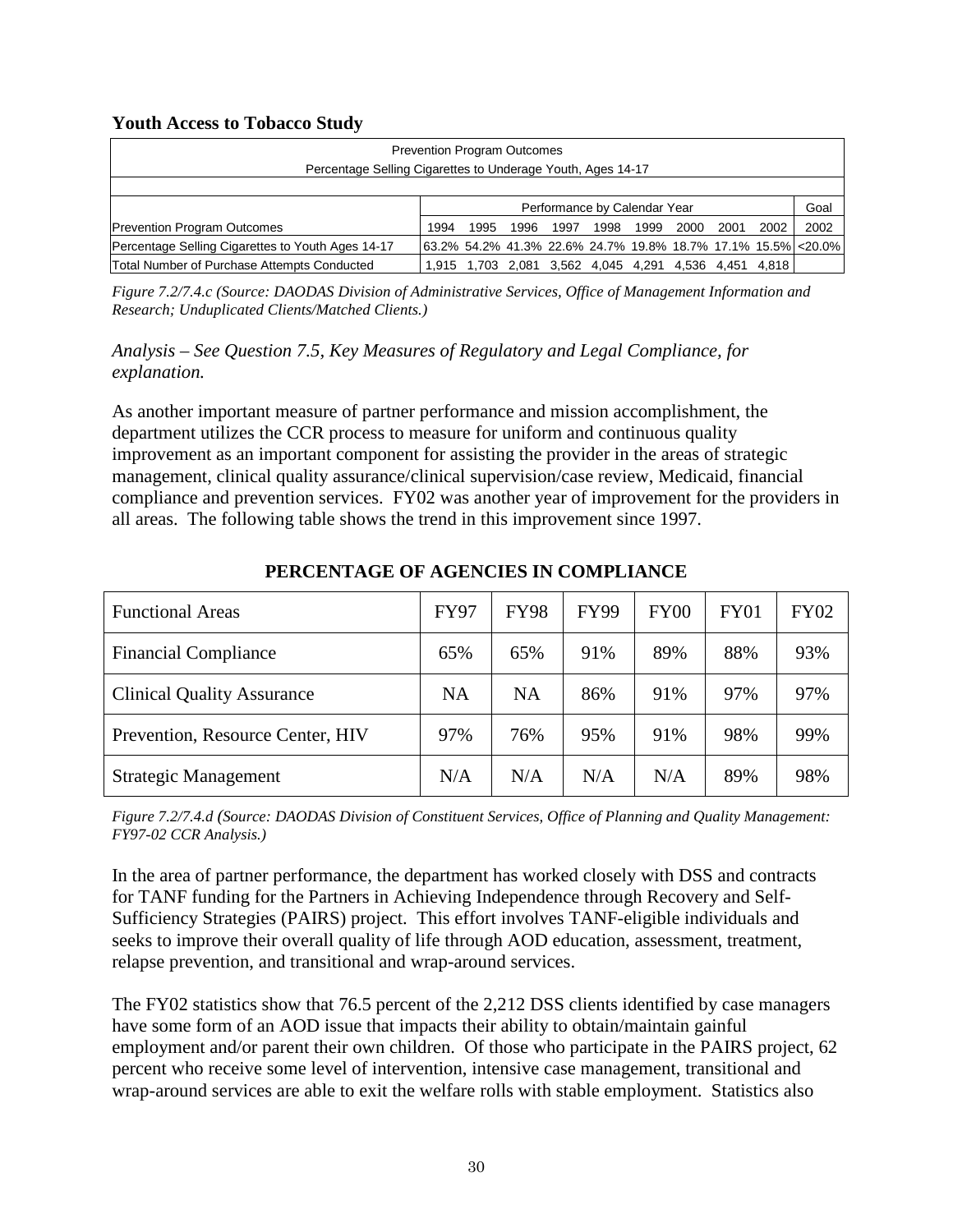show that 72 percent of PAIRS participants who have a Child Protective Services file have their children returned home.

Also a measure of partner performance with DHHS, the department operates Medicaid utilization review (UR) to ensure that Medicaid clients receive care that is appropriate to their individual needs and to promote the efficient and effective utilization of service capacity. The goal of UR, since its inception in FY98, is to decrease the number of clients utilizing hospital services and direct these clients to a more appropriate level of care. The following table shows these trends.

| Outputs                                 | <b>FY98</b> | <b>FY99</b> | <b>FY00</b> | FY01 | FY02 |
|-----------------------------------------|-------------|-------------|-------------|------|------|
| Medicaid Clients at Level IV (hospital) | .312        | 940         | 704         | 759  | 970  |
| Medicaid Clients at Level III.7D        | 78          | 150         | 254         | 345  | 363  |

*Figure 7.2/7.4.e (Source: DAODAS Division of Programs and Services, Office of Utilization Review.)*

During FY01, a slight increase in the number of clients using hospital services and an increase in the number of clients using the lower level of care (detoxification) was a result of the increasing number of Medicaid clients and the maximization of the limited resources of detoxification services. This continued during FY02 in that the department and its local providers have almost doubled the number of unduplicated Medicaid clients served from 1998 (3,533) to those served in 2002 (8,350). A further analysis reveals that the capacity the AOD system-based care has reached its maximum, while beds remain available in hospitals. In addition, transportation remains a problem between providers, especially in rural areas.

However, cost savings have accrued. The average cost of detoxification in hospitals for FY02 was \$3,963 per visit, while the average cost of detoxification at the lower level of care (provider network) was \$1,581 per visit. This is a cost savings of \$2,381 per detoxification service, with the costs per visit showing little fluctuation over the past three years. Using FY98 as the baseline, the gross savings for detoxification services only realized through the UR process over the past four years are approximately \$6.03 million.

## *7.3. What are the performance levels and trends of employees for key measures of satisfaction, involvement and development?*

As stated earlier, the agency is considering the implementation of an employee-satisfaction survey to further determine opportunities for career development; satisfaction with management, compensation and benefits; training needs; and job satisfaction. The department anticipates implementation during FY03.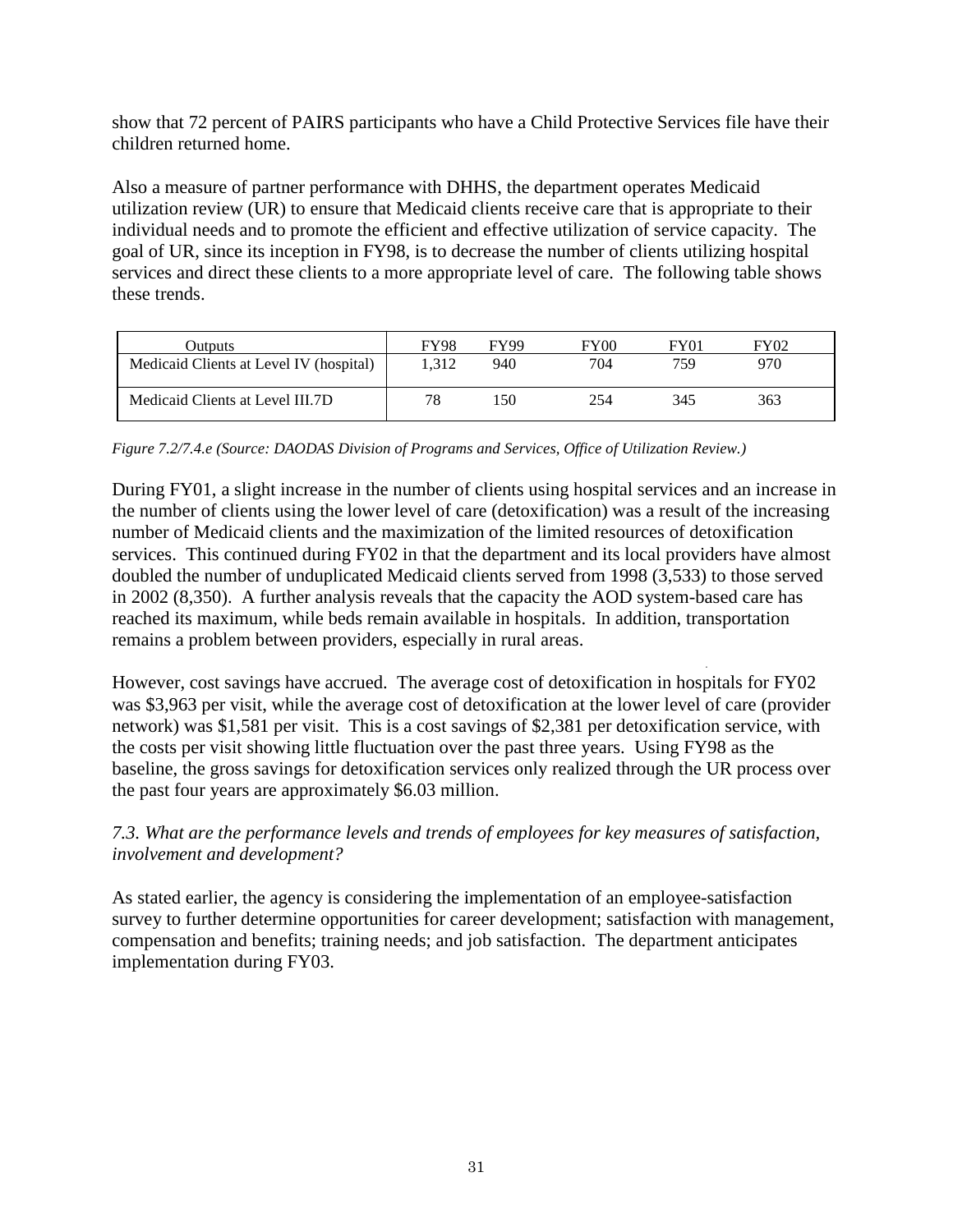#### *7.5. What are the performance levels and trends for key measures of regulatory/legal compliance and citizenship?*

As a federal block grant recipient, the department is required to meet certain federal mandates and to measure certain processes and systems. Block grant regulations require the state to earmark funding for defined populations and services (women, intravenous drug abusers, HIV clients, prevention services). The department has ensured that 100 percent of the earmarked funds meet the set-aside requirement in each federal block grant year. DAODAS has in fact surpassed expectations and thus the requirement. The following chart reflects this effort.



*Figure 7.5.a (Source: DAODAS Division of Administrative Services; Block Grant Set-Aside Analysis, FY97-00.)*

In addition, DAODAS requires that the provider network be nationally accredited through CARF and state licensed through DHEC. Each member of the provider network has maintained CARF accreditation; South Carolina was the first state to have each of its public providers nationally accredited on their first attempt. This effort is ongoing and is a key requirement for contracting with the department to provide AOD services. Additionally, each provider is surveyed by DHEC to ensure the health and safety of the facilities and that the programs offered are of adequate quality. Each provider annually maintains this licensure.

DAODAS and its local partners have also participated in the federally required *Youth Access to Tobacco Study* to reduce South Carolina youth's access to tobacco. This federal law requires states to conduct annual, random, unannounced inspections of a statewide sample of tobacco vendors to assess their compliance with the state law (§17-17-500) that prohibits retailers from selling tobacco products to minors. Continuing a steady decline in this rate, the department documented a purchase rate of 15.5 percent in 2002. This is lower than the 17.1 percent documented in 2001, and well below the 20 percent federal requirement for 2001. By continuing to successfully achieve this requirement, the department has forestalled a possible 40 percent cut in SAPT Block Grant funding, or \$8.22 million. The following chart details this trend.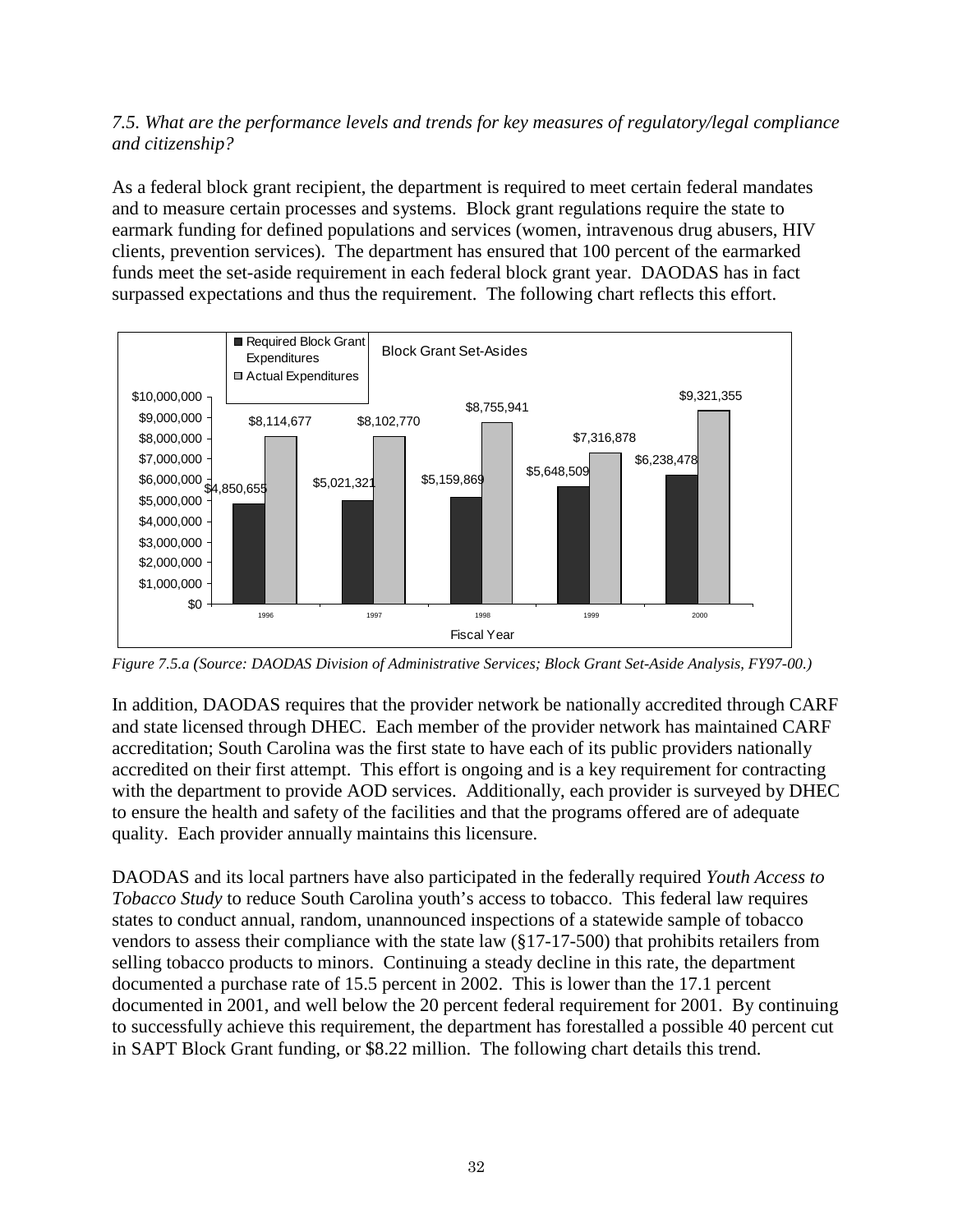

*Figure 7.5.b (Source: DAODAS Division of Administrative Services, Office of Management Information and Research; 2002 Youth Access to Tobacco Study, Ages 14-17.)*

#### *7.6. What are the performance levels and trends for key measures of financial performance?*

Since 1995, the department has undergone state audits, known as the Independent Accountant's Report on Applying Agreed-Upon Procedures/State Auditor's Report. The outcome of each has been no material findings, no material weaknesses, no findings related to the lack of internal controls and no findings related to noncompliance with federal and state laws, rules or regulations. The department's most recent audit, completed in FY00, again demonstrates the agency's ability to meet the goal of "no material findings." In its exemplary performance on this financial measure, DAODAS not only demonstrates an appropriate level of historical financial management, but also is able to present to potential grantors the ability to properly manage funds awarded to the agency, a key strategic goal.

In addition, the SAPT Block Grant received by the state of South Carolina to fund the bulk of prevention, intervention and treatment services to the citizens of the state requires that the department, and thus the state, meet an obligation known as the Federal Maintenance of Effort (MOE). This means that the department must expend state funds in an aggregate amount that is not less than the average expenditures of the previous two fiscal years. State budget cuts have severely and adversely impacted the department's ability to meet the MOE. As this time, DAODAS is working with federal authorities to arrive at a solution to the shortfall in the MOE. The latest information from the Comptroller General's office concerning the decline in state revenues may help to reduce or alleviate the penalties that normally accompany the state's failure to meet the MOE. These penalties include a dollar-for-dollar payback for the amount for which the state is out of compliance.